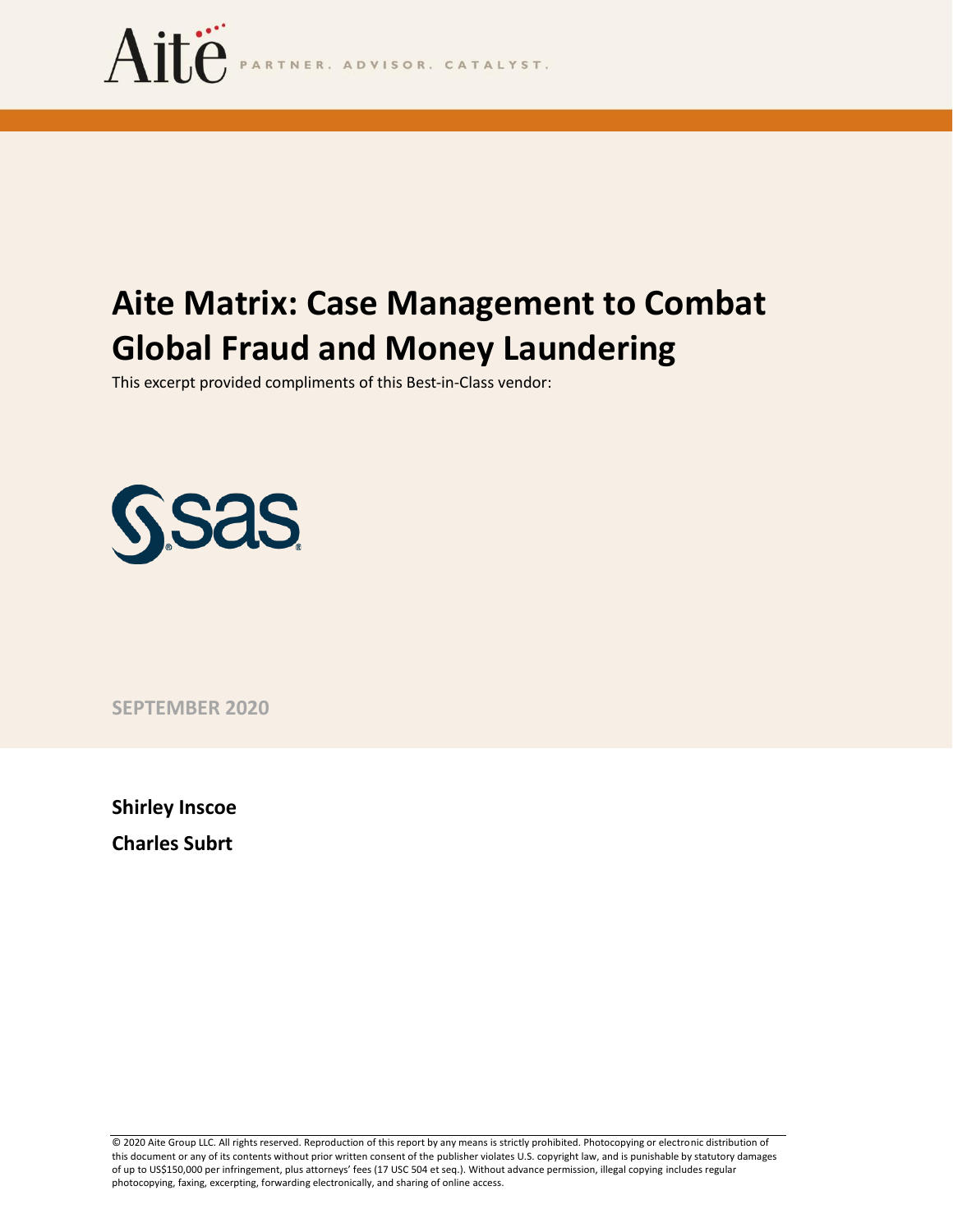## **TABLE OF CONTENTS**

## **LIST OF FIGURES**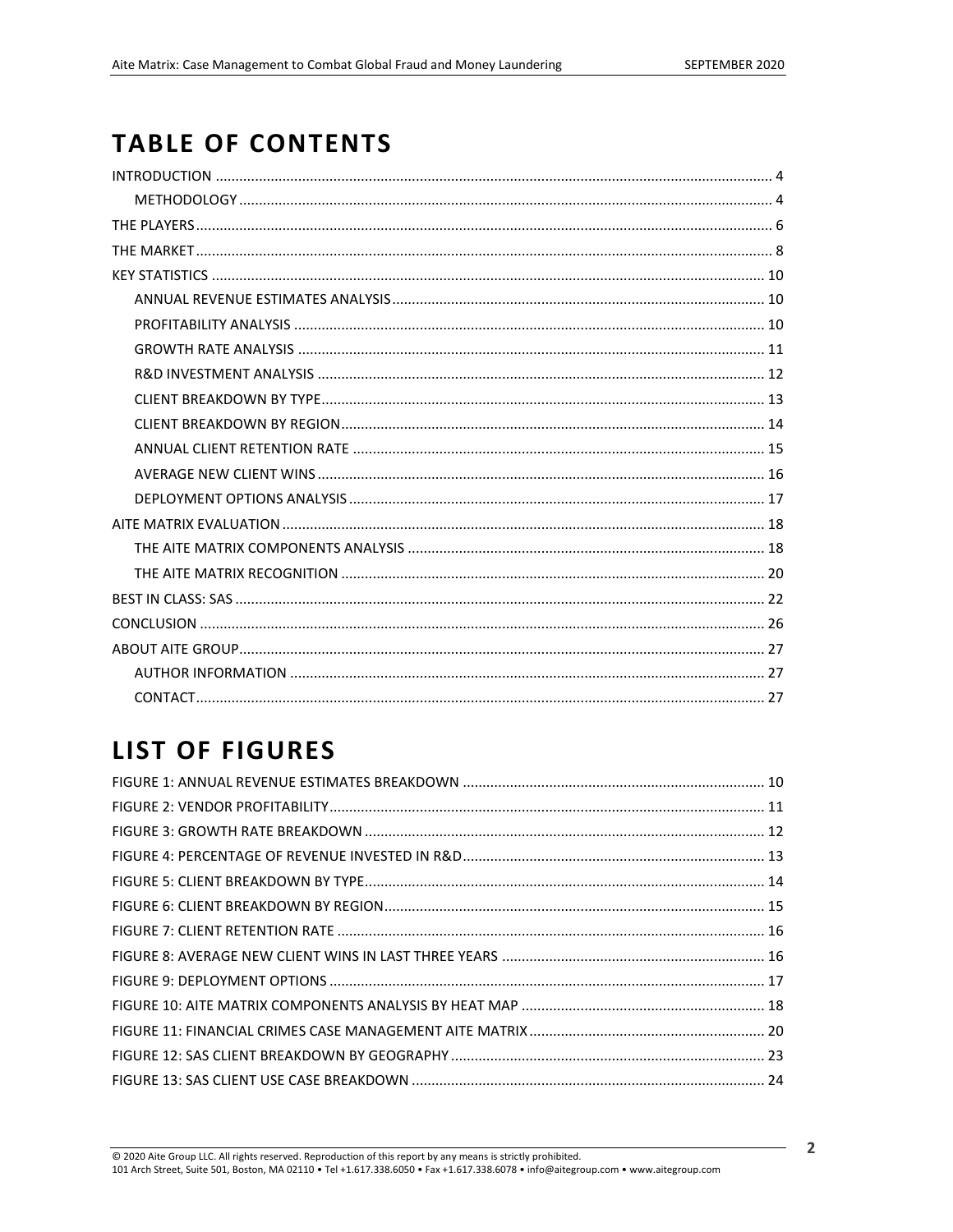## **LIST OF TABLES**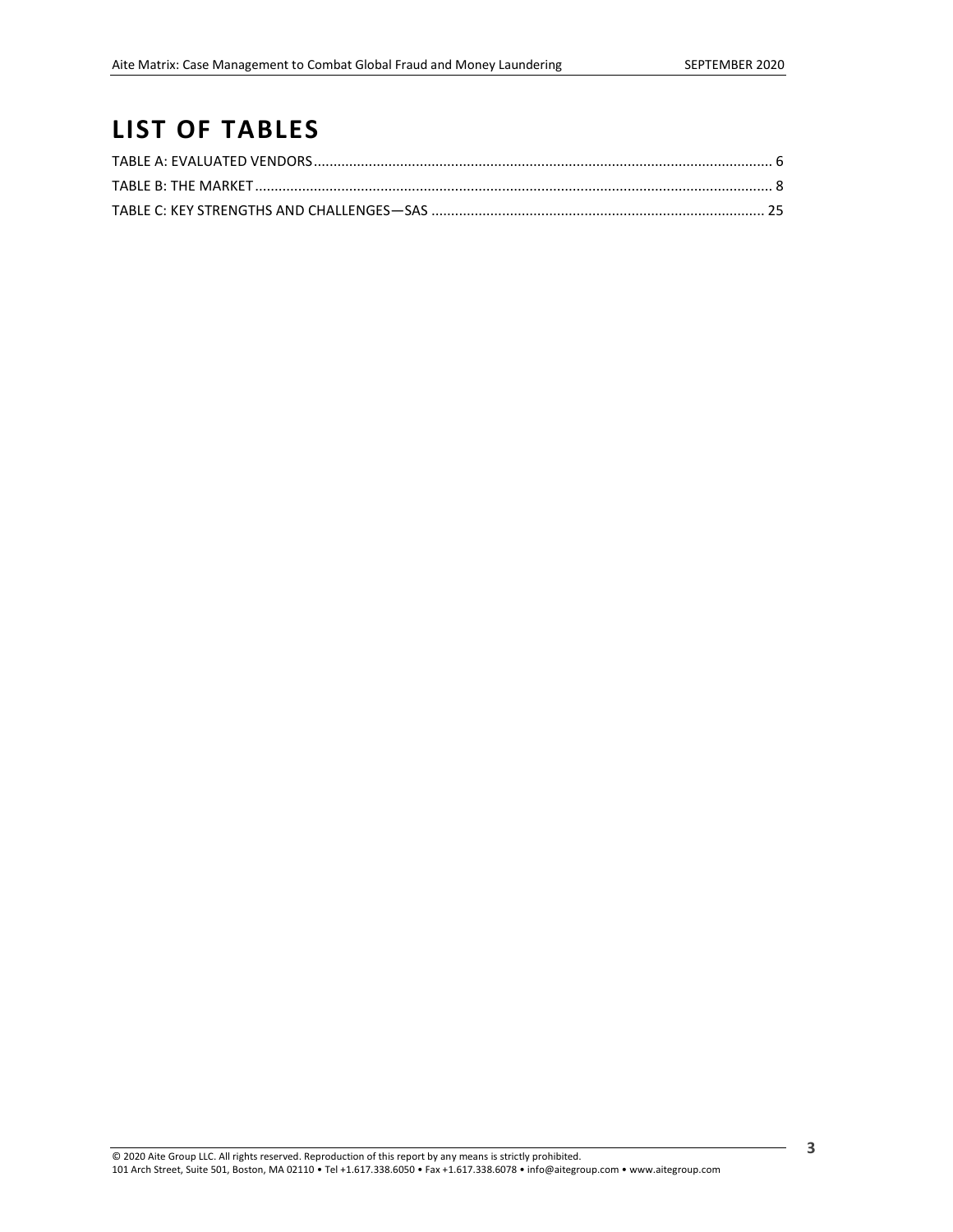## <span id="page-3-0"></span>**INTRODUCTION**

Financial crimes are continuing to grow and evolve with no relief in sight. Fraudsters and money launderers find new and creative ways to commit their crimes, while old methods continue to be popular. FIs cannot let their guards down or they will risk paying dearly in fraud losses or regulatory fines. Global financial organizations are dedicating billions of dollars to trying to defeat criminals, detect and prevent financial crime, stay in compliance with increasing regulatory demands, and avoid censure. Solutions for financial crimes case management have been a key cog in the fight against fraud and money laundering. These platforms continue to evolve to meet FIs' needs. They are foundational to the efforts of fraud and AML departments as they seek to find the needles in the haystack that represent criminal activity and try to prevent it and report it as required.

This Impact Report explores some of the key trends within the financial crimes case management market and discusses the ways in which technology is evolving to address new market needs and operational challenges. This Impact Report also compares and contrasts the leading vendors' offerings and strategies, and it highlights their primary strengths and areas for enhancement. Finally, to help FIs make more informed decisions as they select new technology partners and adopt new functionality and features, the report recognizes specific vendors for their strengths in critical areas. For FIs' efforts to be fruitful, it is essential that the technology financial crime executives rely upon to create a more holistic 360-degree view of customers and enterprise risk, and to examine all activity associated with that customer, be flexible. Since budgets are limited, efficiency measures are increasingly important to be able to handle volume increases, increasing threats, and evolving operational challenges without requiring additions to staff. This Impact Report will be of interest to all fraud and AML executives interested in upgrading their current case management solutions, and it can serve as a roadmap for solution providers interested in adding to or improving their product offerings.

### <span id="page-3-1"></span>**METHODOLOGY**

Leveraging the Aite Matrix, a proprietary Aite Group vendor assessment framework, this Impact Report evaluates the overall competitive position of each vendor, focusing on vendor stability, client strength, product features, and client services. This report is a refresh of a vendor evaluation performed in 2015. $^{1}$ 

The following criteria were applied to develop a list of vendors for participation with case management solutions:

- Support of all financial crime activity
- Automated filing of SARs or the ability to support the creation of such reports
- Ability to ingest fraud and AML alerts from third-party monitoring and detection solutions

<sup>1.</sup> See Aite Group's report *[Case Management Vendor Evaluation: Key to Enterprise Success](https://aitegroup.com/report/case-management-vendor-evaluation-key-enterprise-success)*, August 2015.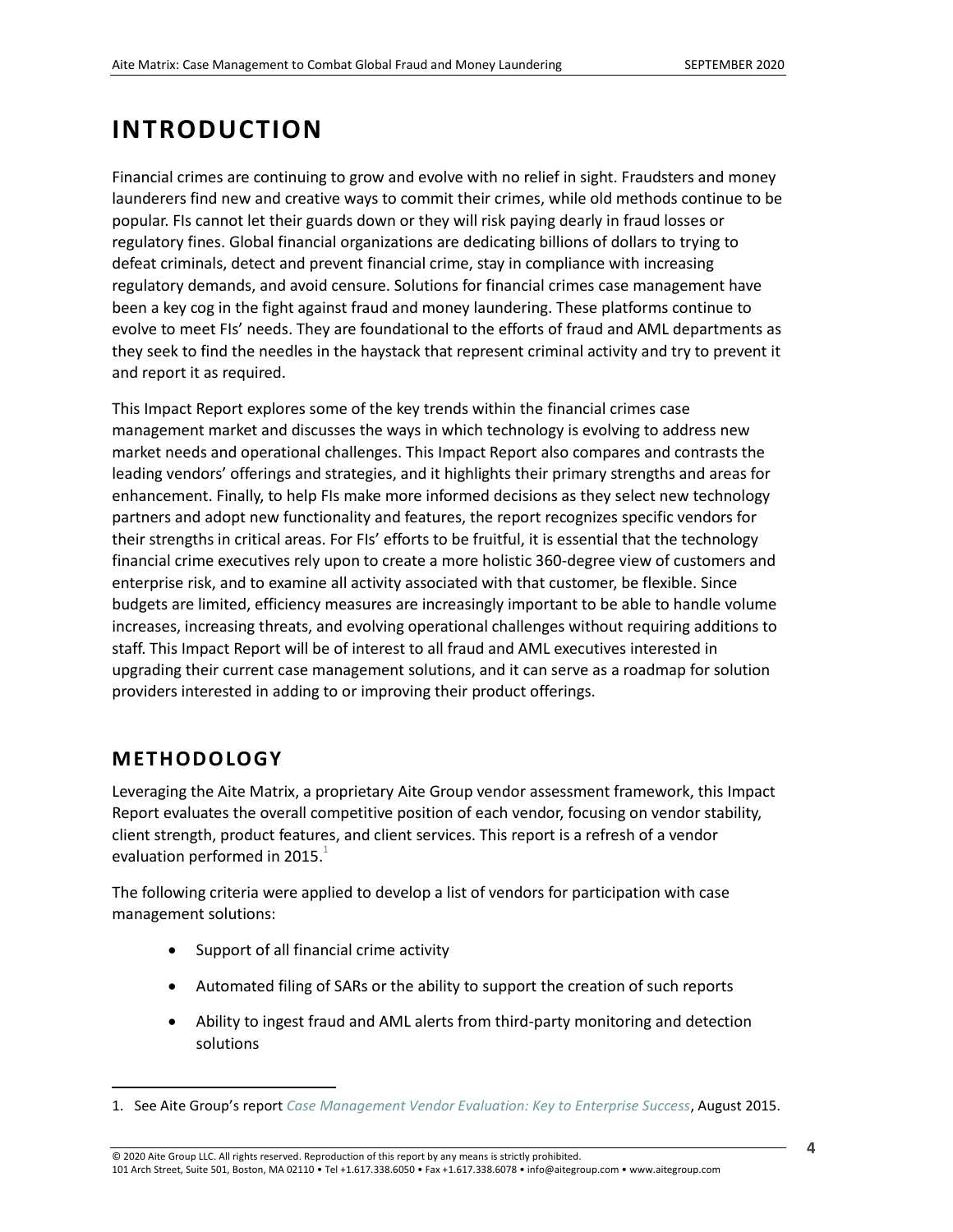Participating vendors were required to complete a detailed product request for information (RFI) composed of both qualitative and quantitative questions, conduct a thorough product briefing and demo, and provide a minimum of three active client references.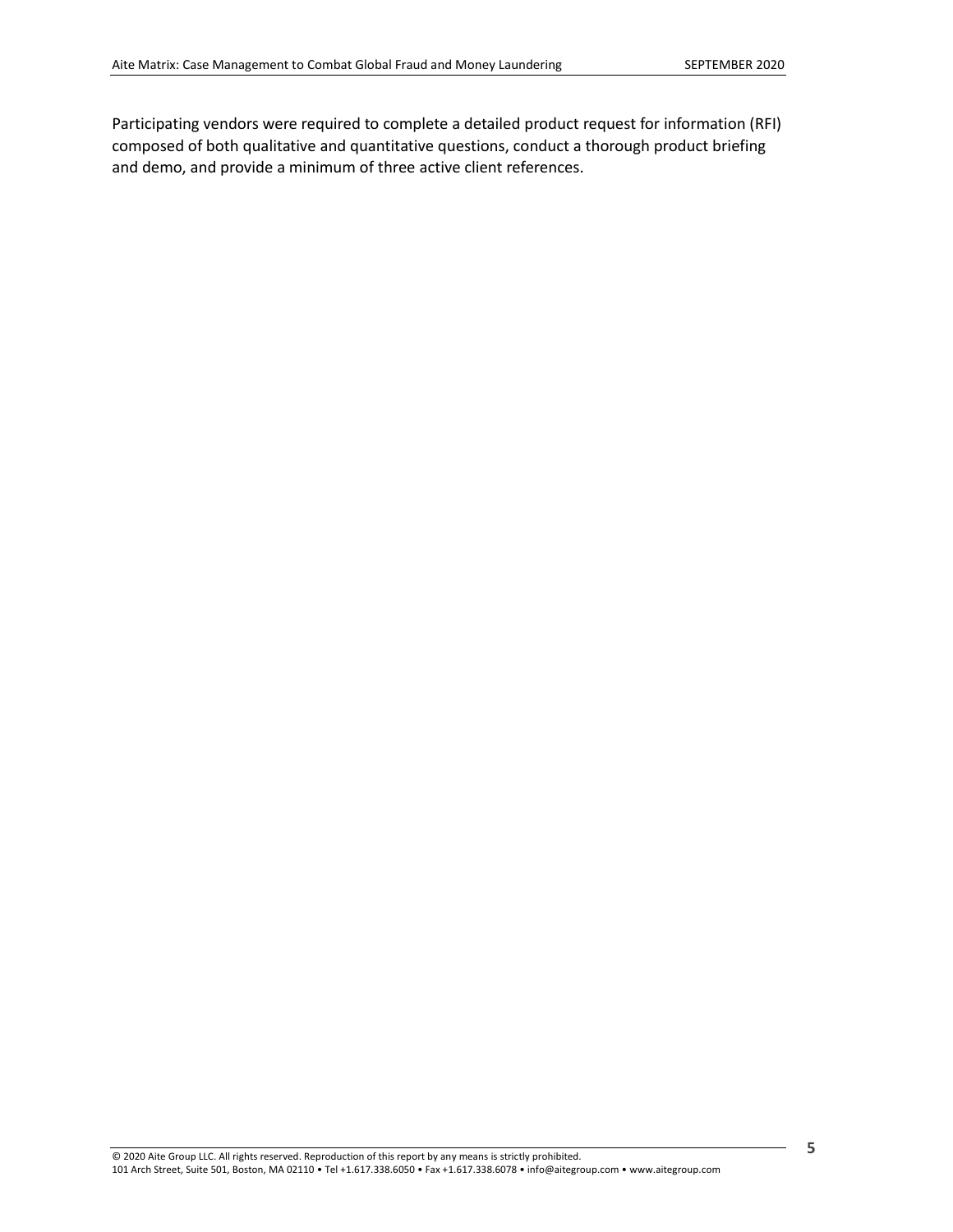## <span id="page-5-0"></span>**THE PLAYERS**

[Table A](#page-5-1) presents basic vendor information for the participating solutions.

### <span id="page-5-1"></span>**Table A: Evaluated Vendors**

| <b>Firm</b>                              | <b>Headquarters</b>             | Year<br>founded | <b>Number of</b><br>employees | <b>Number of</b><br>financial<br>crimes case<br>management<br>clients | <b>Target</b><br>market-<br>geography                                                 | <b>Target</b><br>market-<br>buyers                                                                                                                                  |
|------------------------------------------|---------------------------------|-----------------|-------------------------------|-----------------------------------------------------------------------|---------------------------------------------------------------------------------------|---------------------------------------------------------------------------------------------------------------------------------------------------------------------|
| <b>Aithent</b>                           | New York                        | 1991            | 250                           | 40                                                                    | U.S.                                                                                  | Fls between<br>US\$1 billion<br>and US\$50<br>billion in asset<br>size; insurance<br>organizations<br>and<br>government                                             |
| <b>BAE Systems</b>                       | Guildford,<br>U.K.              | 1970            | 83,500                        | 108                                                                   | <b>North</b><br>America,<br>Europe, and<br>the Asia-<br>Pacific                       | Fls, issuing<br>processors, and<br>insurers                                                                                                                         |
| <b>Bottomline</b><br><b>Technologies</b> | Portsmouth,<br>New<br>Hampshire | 1989            | About 1,800                   | 166                                                                   | U.K. and<br>North<br>America                                                          | Banks,<br>insurance<br>companies,<br>acquirers,<br>money service<br>businesses,<br>traditional<br>asset<br>managers, loan<br>and finance,<br>and broker-<br>dealers |
| Clari5                                   | Issaquah,<br>Washington         | 2006            | <b>Over 190</b>               | 50                                                                    | U.S., the<br>Asia-Pacific,<br>the Middle<br>East, Africa,<br>and<br>Southeast<br>Asia | Banks,<br>insurance<br>companies,<br>acquirers,<br>money service<br>businesses, and<br>loan and<br>finance                                                          |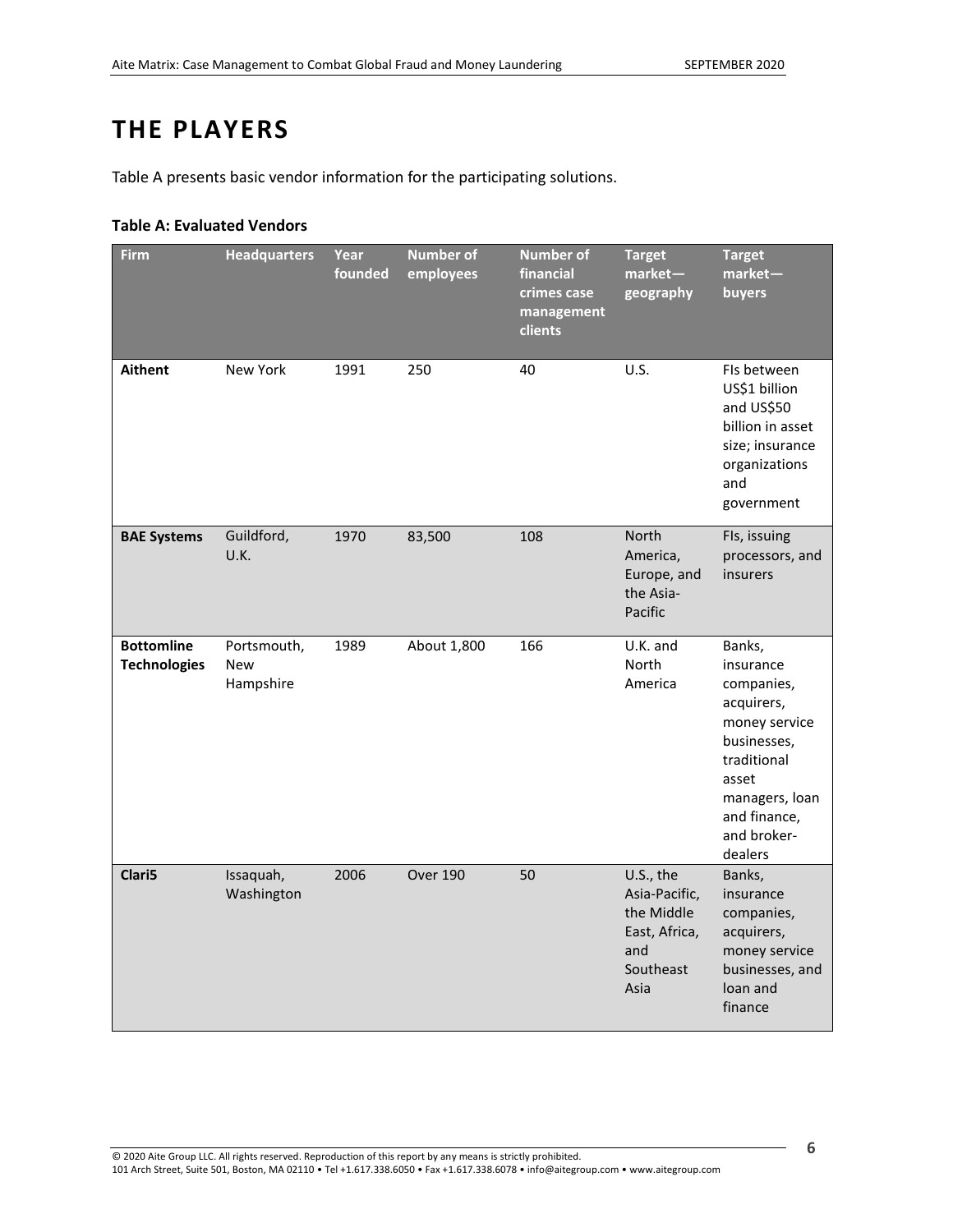| Firm                           | <b>Headquarters</b>            | Year<br>founded | <b>Number of</b><br>employees                                                                          | <b>Number of</b><br>financial<br>crimes case<br>management<br>clients | <b>Target</b><br>$market-$<br>geography                                                   | <b>Target</b><br>$market-$<br>buyers                                                    |
|--------------------------------|--------------------------------|-----------------|--------------------------------------------------------------------------------------------------------|-----------------------------------------------------------------------|-------------------------------------------------------------------------------------------|-----------------------------------------------------------------------------------------|
| Featurespace                   | Cambridge,<br>U.K.             | 2008            | 293                                                                                                    | 37                                                                    | U.S.;<br>Europe, the<br>Middle East,<br>and Africa<br>(EMEA); and<br>the Asia-<br>Pacific | Financial<br>services<br>organizations                                                  |
| <b>FICO</b>                    | San Jose,<br>California        | 1956            | 3,800                                                                                                  | <b>Over 650</b><br>deployments<br>servicing<br>nearly 9,100<br>FIs    | <b>North</b><br>America and<br><b>EMEA</b>                                                | Fls, insurers,<br>and lenders                                                           |
| <b>Fiserv</b>                  | Brookfield,<br>Wisconsin       | 1984            | About 44,000                                                                                           | 1,250                                                                 | <b>North</b><br>America,<br>Europe, and<br>the Asia-<br>Pacific                           | Fls, insurers,<br>and wealth<br>management<br>firms                                     |
| <b>NICE</b><br><b>Actimize</b> | Hoboken,<br>New Jersey         | 1999            | Over 1,200                                                                                             | 495                                                                   | Global;<br>expect<br>strongest<br>growth in<br><b>EMEA</b>                                | Fls, fintech<br>firms, and<br>insurance,<br>gaming, crypto,<br>and tech firms,<br>etc.  |
| Oracle                         | Redwood<br>City,<br>California | 1977            | 137,000<br>(Note: over<br>1,000<br>dedicated to<br>financial crime<br>and<br>compliance<br>management) | <b>Over 150</b>                                                       | <b>North</b><br>America,<br>EMEA,<br>Japan, and<br>the Asia-<br>Pacific                   | Fls, credit<br>unions,<br>brokerages,<br>and investment<br>advisors                     |
| SAS                            | Cary, North<br>Carolina        | 1976            | 14,151                                                                                                 | 419                                                                   | The Asia-<br>Pacific, Latin<br>America,<br>and Eastern<br>Europe                          | Banks,<br>insurance<br>companies,<br>money service<br>businesses, and<br>broker-dealers |

*Source: Vendors*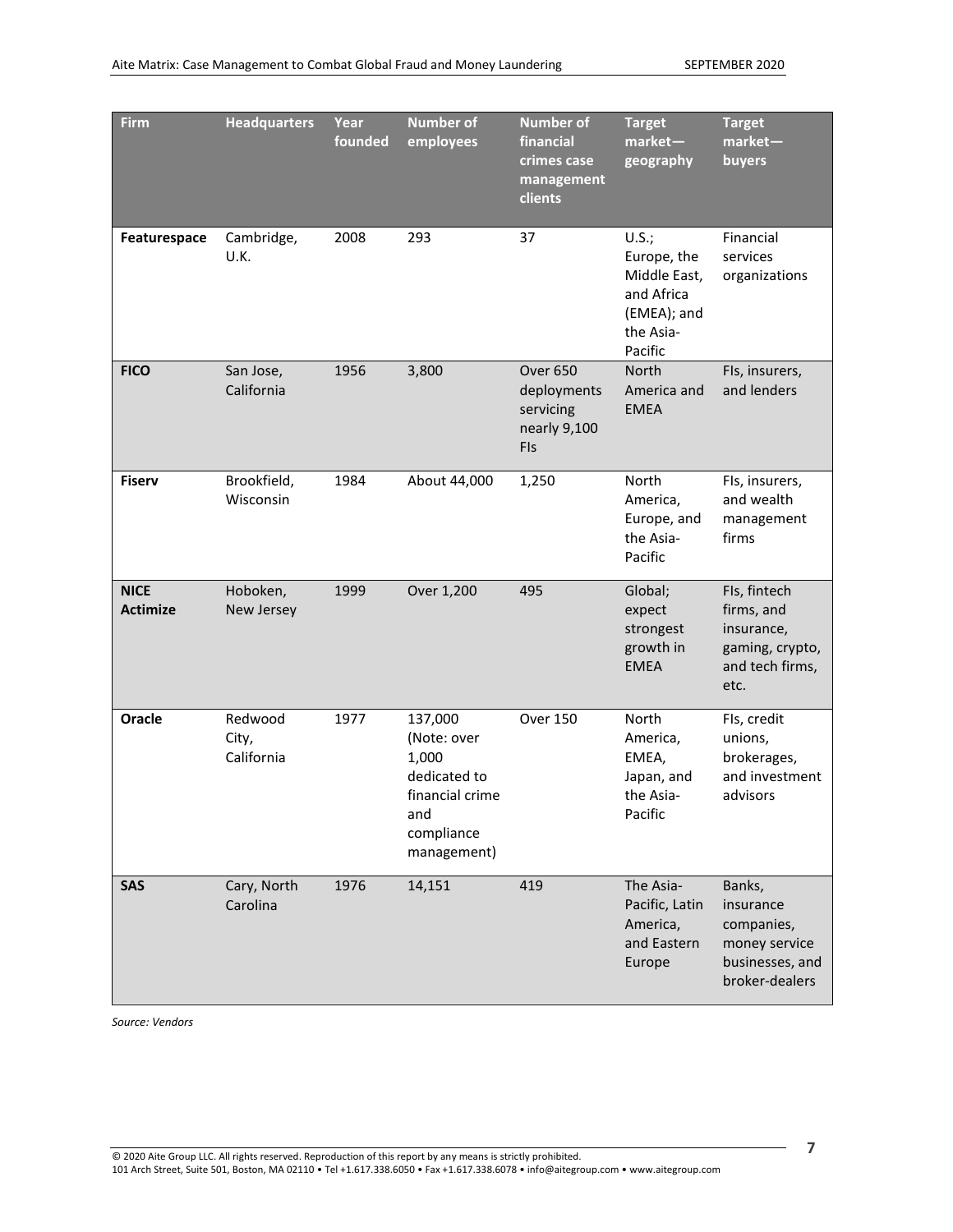## <span id="page-7-0"></span>**THE MARKET**

Financial case management platforms serve as a vital cog for financial organizations as they fight financial crime and meet their regulatory obligations. Within these systems, financial organizations embed the internal standards, time frames, and protocols for prioritizing, decisioning, and documenting alert reviews and case investigations, along with submitting all reporting to senior management, internal auditors, and relevant external authorities:

- Dynamic user interfaces, workflow capabilities, and visualization tools support processes and procedures; assign, prioritize, and record required tasks, actions, and decisions; and facilitate research and decision-making.
- Reporting tools support the automated preparation and reporting of SAR filings.
- Prepackaged, custom, and ad hoc management reporting modules and dashboards support system, analyst, and investigator performance metrics; compliance oversight; and adherence with regulatory obligations.
- These solutions serve as the system of record for compliance purposes and as a central data repository to aid in internal and external audits, regulatory examinations, and law enforcement investigations.

Technology solution providers are bringing to market more intelligent automation and analytics. Superior solutions promote greater productivity and operational efficiency, more single-view risk profiles, and automated task functionalities.

The following market trends are shaping the present and future of the financial crimes case management market (Table B). Each trend is described in more detail after the table.

| <b>Market trends</b>                                                                                                                                                                                    | <b>Market implications</b>                                                                                                                                                                                                                                                                                                                                                                                                                                                                                |
|---------------------------------------------------------------------------------------------------------------------------------------------------------------------------------------------------------|-----------------------------------------------------------------------------------------------------------------------------------------------------------------------------------------------------------------------------------------------------------------------------------------------------------------------------------------------------------------------------------------------------------------------------------------------------------------------------------------------------------|
| The rate and pace of financial crime attacks<br>continue to escalate.                                                                                                                                   | Financial crime is highly lucrative, and money<br>laundering is necessary for many types of financial<br>crimes. Criminal activity is less likely to decrease than<br>to continue to grow. Financial organizations must<br>incorporate ways to keep up.                                                                                                                                                                                                                                                   |
| Regulators around the globe continue to<br>require stronger and more risk-based<br>programs, controls, and processes to deter,<br>detect, and report money laundering and<br>other suspicious activity. | Governments lose tremendous tax revenue when they<br>cannot tax illicit operations. Some crimes may<br>eventually be made legitimate as a result (e.g.,<br>marijuana sales). Regulators will continue to increase<br>requirements for detecting the crimes that remain<br>illegal and require cash to be laundered. Financial crime<br>executives must deploy technology solutions that help<br>them better fight criminals and terrorists, and achieve<br>better risk outcomes and quality intelligence. |

### <span id="page-7-1"></span>**Table B: The Market**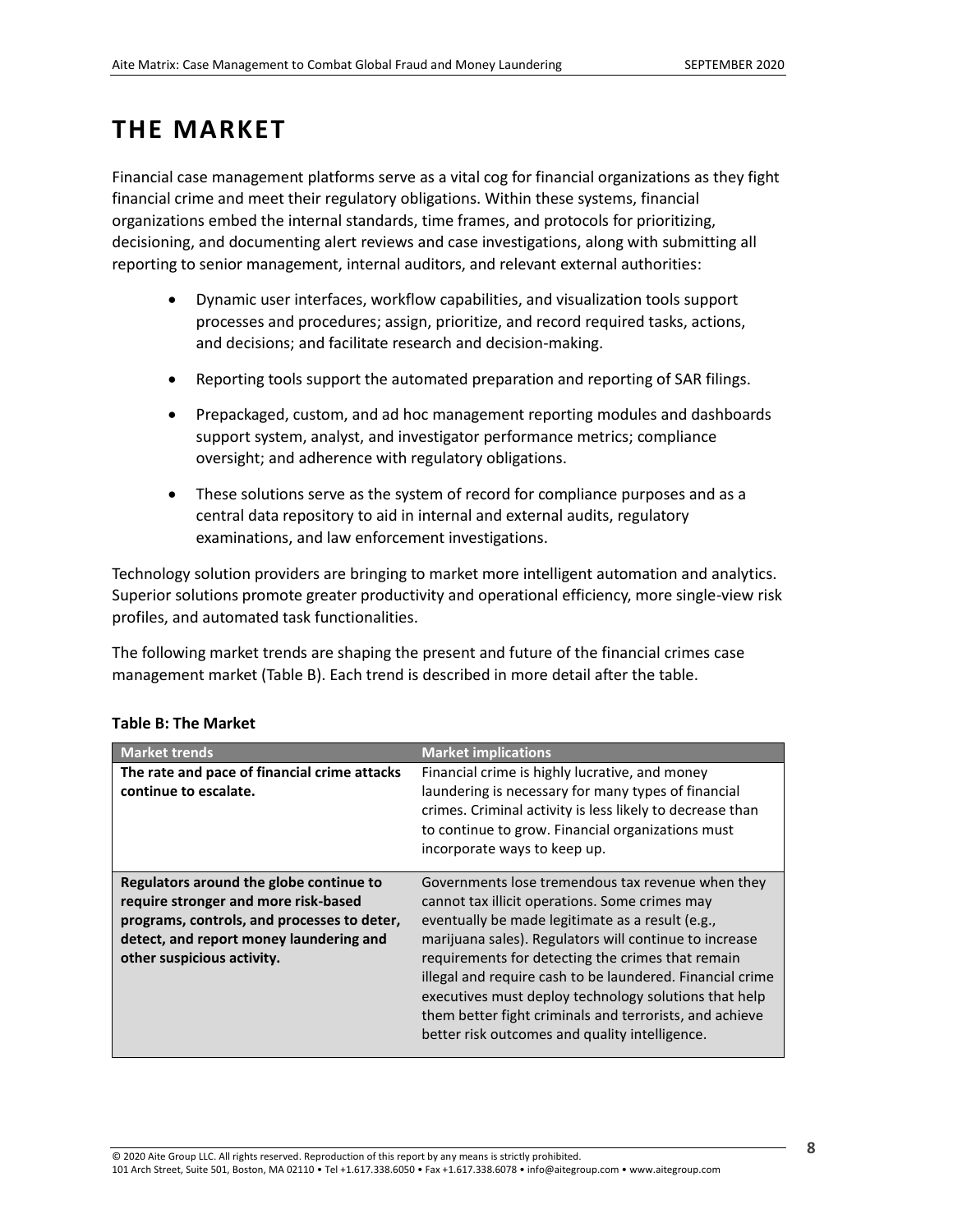| <b>Market trends</b>                                                                                                                                                                                                               | <b>Market implications</b>                                                                                                                                                                                                                                                                                                                                                                                                      |
|------------------------------------------------------------------------------------------------------------------------------------------------------------------------------------------------------------------------------------|---------------------------------------------------------------------------------------------------------------------------------------------------------------------------------------------------------------------------------------------------------------------------------------------------------------------------------------------------------------------------------------------------------------------------------|
| Criminals' methods of committing financial<br>crimes are becoming increasingly<br>sophisticated, often requiring a 360-degree<br>customer view to detect.                                                                          | Organized criminal rings are run just like legitimate<br>businesses, except they don't have to pay taxes. As a<br>result, they have substantial funds to invest in research<br>and development (R&D) to be more successful. FIs<br>must develop methods to more easily identity fraud<br>and money laundering more quickly and easily or incur<br>growing fraud losses, potential reputational damage,<br>and regulatory fines. |
| False positive rates from many detection<br>systems are high, wasting time and energy<br>and distracting resources from higher-risk<br>events and parties.                                                                         | Many FIs continue to work one alert at a time rather<br>than accumulating related alerts into one event. In<br>addition, few FIs have an effective method to risk rank<br>alerts. Advances must continually be made to be more<br>effective and more efficient.                                                                                                                                                                 |
| Many FIs' fraud and AML staffs have grown<br>to be quite large, so methods to work more<br>efficiently are in high demand.                                                                                                         | Financial crime units must become more operationally<br>efficient since budget increases and additional staff will<br>be difficult to obtain in the current economic climate<br>and COVID-19 pandemic.                                                                                                                                                                                                                          |
| Increasing availability of previously<br>unexploited data, in conjunction with<br>continual technology advancements in<br>analytics and automation, enable faster,<br>smarter, and more efficient decisioning and<br>intelligence. | Technology solution providers are offering more<br>intelligent automation and analytics that better tackle<br>ongoing financial crime threats as well as operational<br>challenges. Deployment will become more prevalent as<br>businesses experience promising results across various<br>use cases.                                                                                                                            |
| Financial organizations are seeking and<br>adopting more integrated financial crime<br>strategies.                                                                                                                                 | Integrated case management platforms across<br>organizations enable more holistic views of customer<br>and enterprise risk, and yield faster, more informed,<br>and more consistent approaches to investigation and<br>decision-making.                                                                                                                                                                                         |

*Source: Aite Group*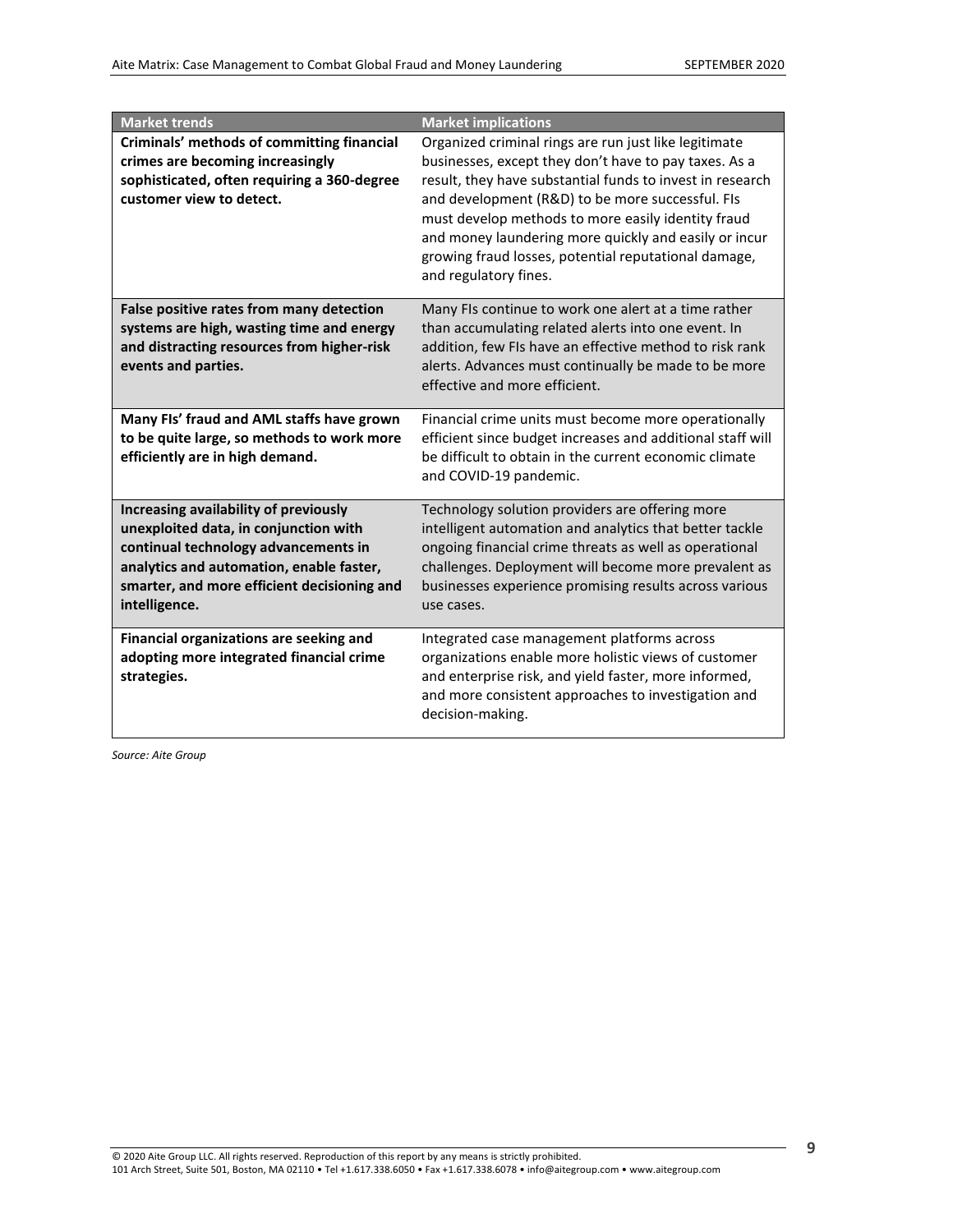## <span id="page-9-0"></span>**KEY STATISTICS**

This section provides information and analysis on key market statistics as well as projected IT spending related to the vendor market.

### <span id="page-9-1"></span>**ANNUAL REVENUE ESTIMATES ANALYSIS**

The financial crimes case management vendor landscape is composed of many long-time and well-established market incumbents with diverse product suites, a strong client base, robust revenue streams, and financial viability. A few new startups have emerged within the last 10 to 15 years offering case management solutions in conjunction with their financial crime detection engines. Revenue is generally derived from solution licenses and fees from implementation and ongoing maintenance as well as professional services fees associated with deployments, often accompanied by extensive customization and configuration requests, maintenance, enhanced support, and solution upgrades. Frequently, pricing for case management is packaged together with deployments of other AML or fraud product offerings. Seventy percent of the participating vendors generate more than US\$50 million in annual revenue, with some giants earning considerably more (Figure 1).



### <span id="page-9-3"></span>**Figure 1: Annual Revenue Estimates Breakdown**

*Source: Vendors*

### <span id="page-9-2"></span>**PROFITABILITY ANALYSIS**

Most participating vendors reported profitability. In this space, the vendors that operate at a break-even point or at a loss are new entrants that reinvest much of their revenue back into R&D (Figure 2).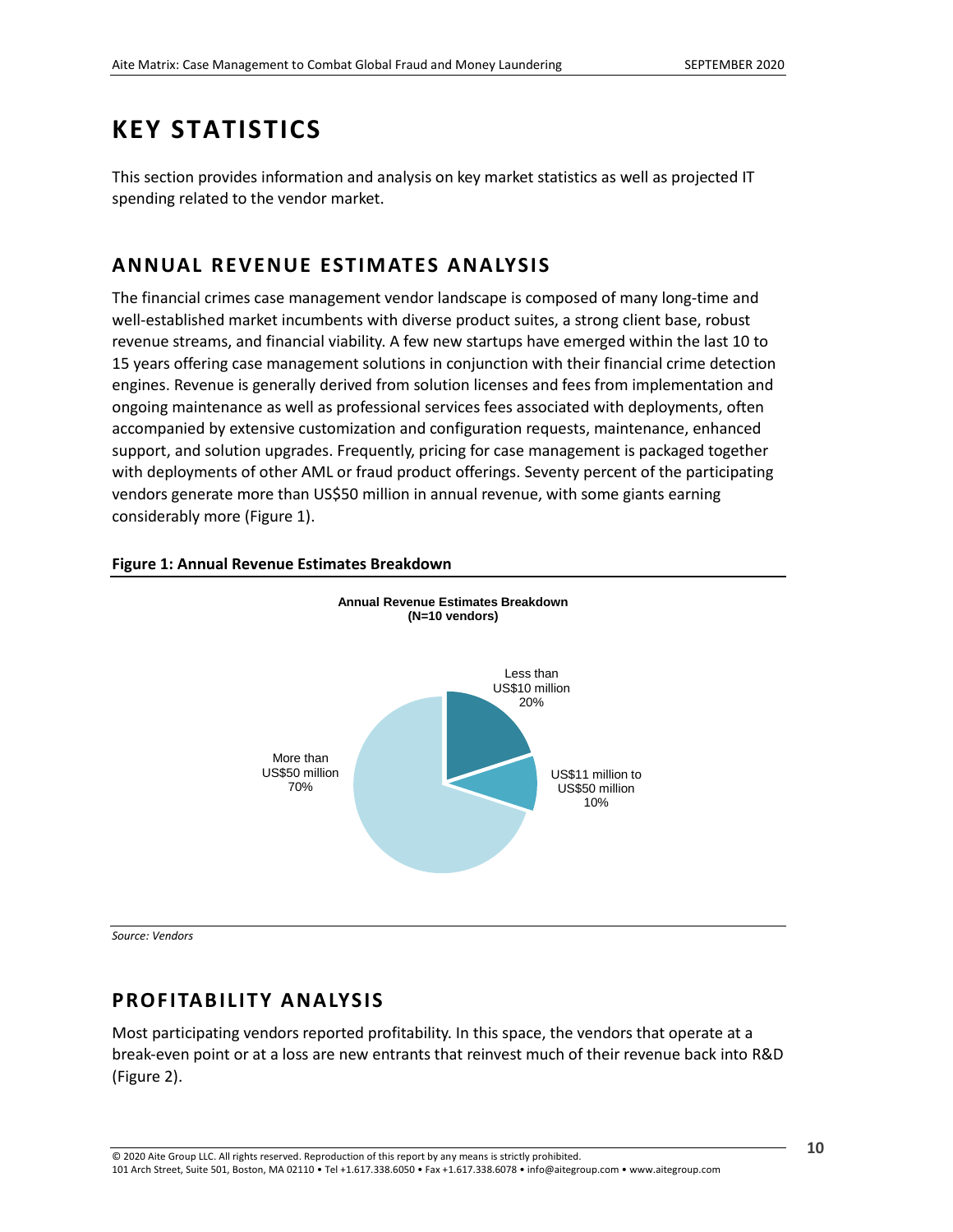#### <span id="page-10-1"></span>**Figure 2: Vendor Profitability**



*Note: No participating vendor is at the break-even point.*

*Source: Vendors*

### <span id="page-10-0"></span>**GROWTH RATE ANALYSIS**

All participating vendors reported positive growth. Sixty percent increased revenue by more than 10%, with 30% at a rate of more than 15%, and the other 30% with growth rates between 10% and 15%. The remaining segment (40%) grew at a rate of less than 10% (Figure 3).

For most vendors, the financial crimes case management product still offers ample opportunities. Yet the market can be a challenging one to penetrate considerably, given the challenges and high costs associated with switching from incumbent platforms as well as the close integration between case management and the complementary AML and fraud monitoring and detection offerings. In addition, newer entrants encounter obstacles stemming from the biases within most financial organizations toward vendors with established reputations, particularly with regulators and examiners, and proven track records.

On a positive note, with increased fraud attacks and regulatory pressures, more midsize and small FIs will need case management solutions priced at levels they can afford. Many of these organizations are still using old solutions that were sunset years ago and are no longer supported, Excel spreadsheets, or other highly manual methods.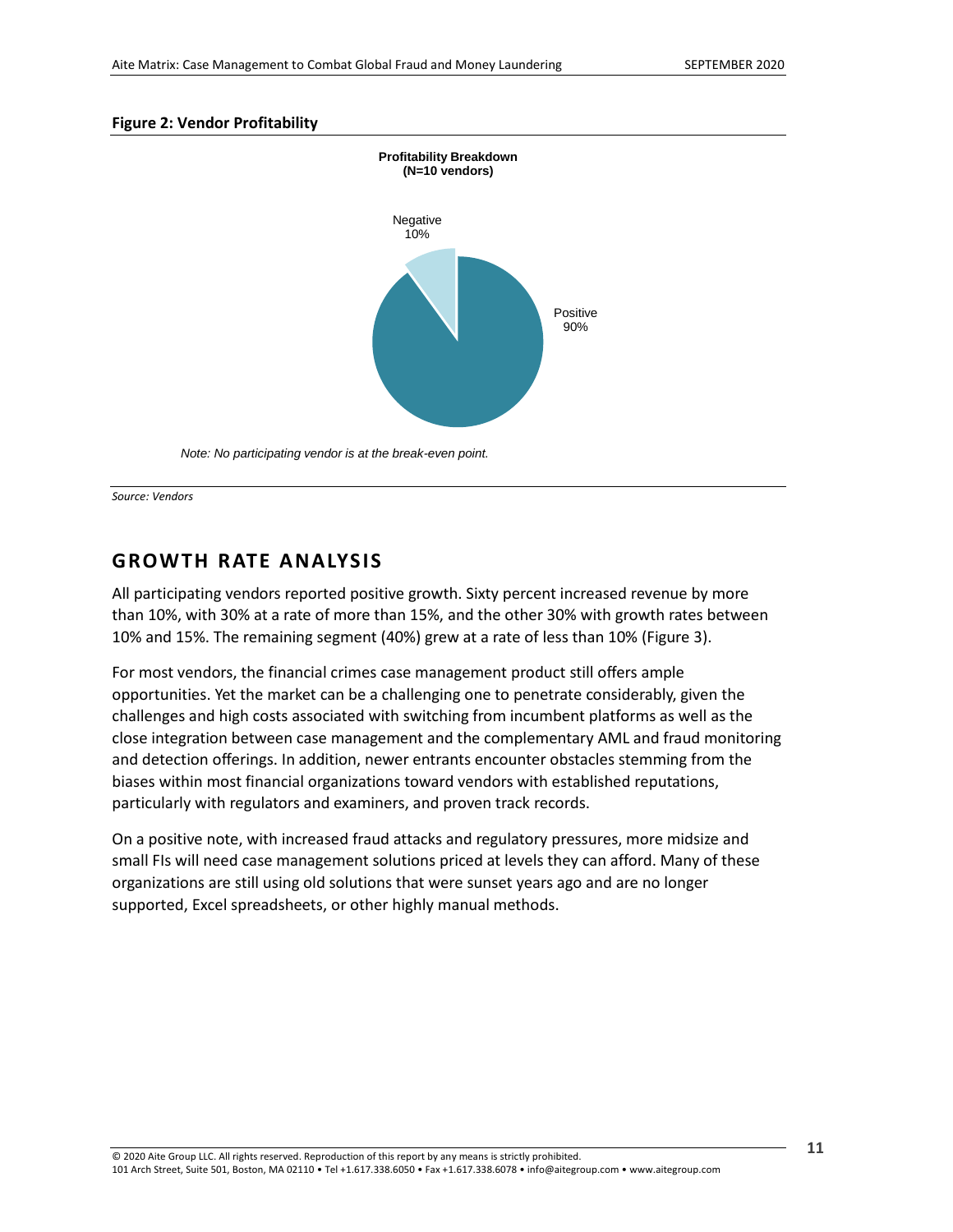#### <span id="page-11-1"></span>**Figure 3: Growth Rate Breakdown**



*Source: Vendors*

### <span id="page-11-0"></span>**R&D INVESTMENT ANALYSIS**

Financial crime leaders desire and seek the potential in the adoption of next-generation technology and the advancements in computing power, intelligent automation, data analytics, visualization, and natural language functionality. They want tools and functionality that can deliver more user-friendly and intuitive user experiences, and faster, smarter, and more consistent investigations and decision-making. To satisfy these expanding needs and expectations, all vendors appreciate the need to, and are continually investing significantly into, R&D. Seventy percent of the participating vendors invest more than 15% of their revenue in ongoing R&D. The remaining 30% that invest between 10% and 15% of revenue in ongoing R&D are all larger companies with higher levels of annual revenue, thus making it harder to hit the higher percentages of revenue invested in R&D (Figure 4).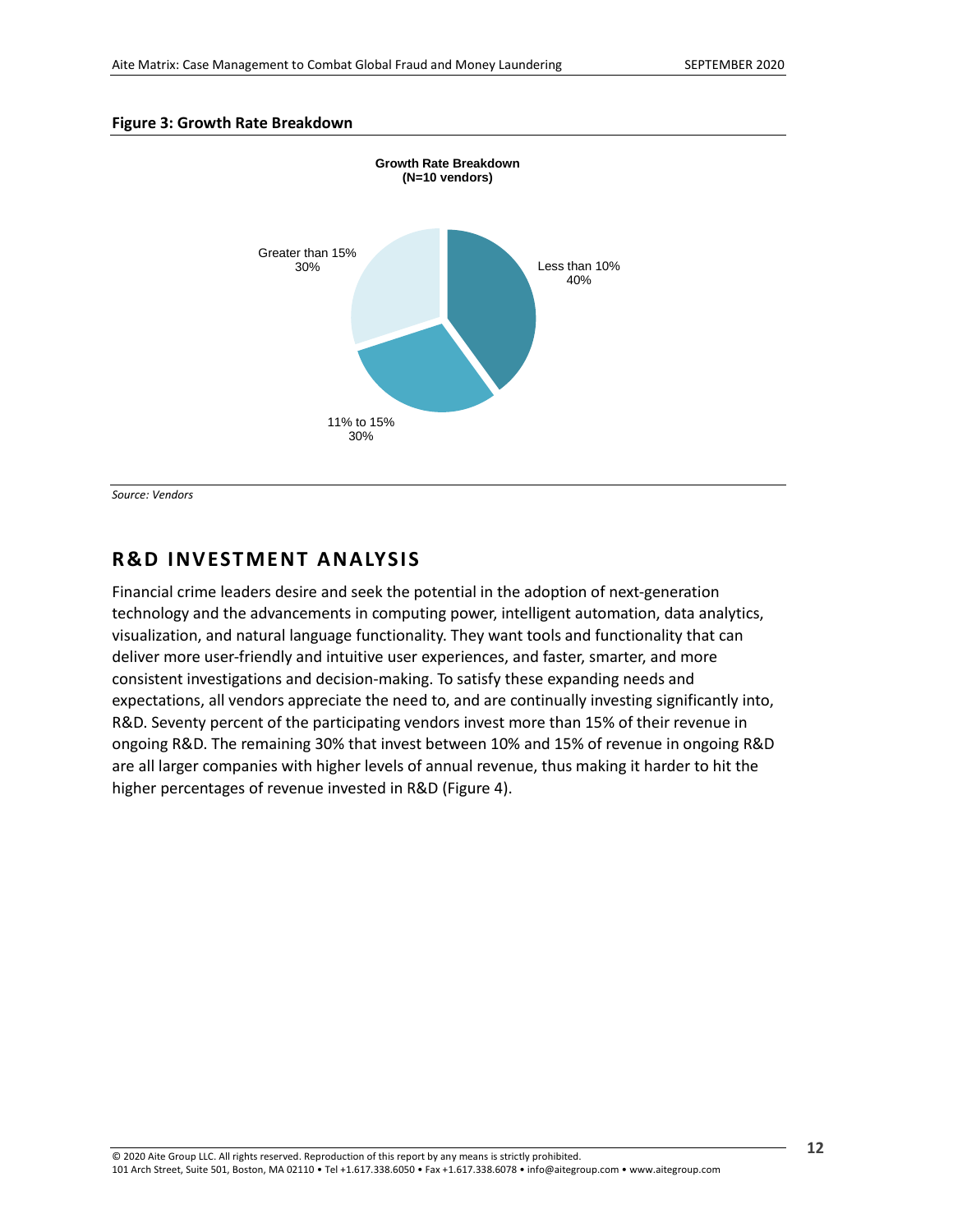#### <span id="page-12-1"></span>**Figure 4: Percentage of Revenue Invested in R&D**



*Note: No vendor reported 10% or less of revenue invested in R&D.*

*Source: Vendors*

### <span id="page-12-0"></span>**CLIENT BREAKDOWN BY TYPE**

Historically, banks and depository institutions, especially midsize and large organizations, have composed the majority of the client base for financial crime case management platform providers. Typically the biggest victims of money launderers and financial criminals, and the primary targets of AML regulatory scrutiny, these institutions have the biggest demand for extensive case management platforms as well as the deepest pockets to fund them. However, within the last decade, smaller FIs, insurers, fintech firms, and other financial organizations are requiring more extensive detection and case management functionality. As such, they are quickly becoming a significant slice of the market and are being targeted by most of the vendors evaluated in this report (Figure 5).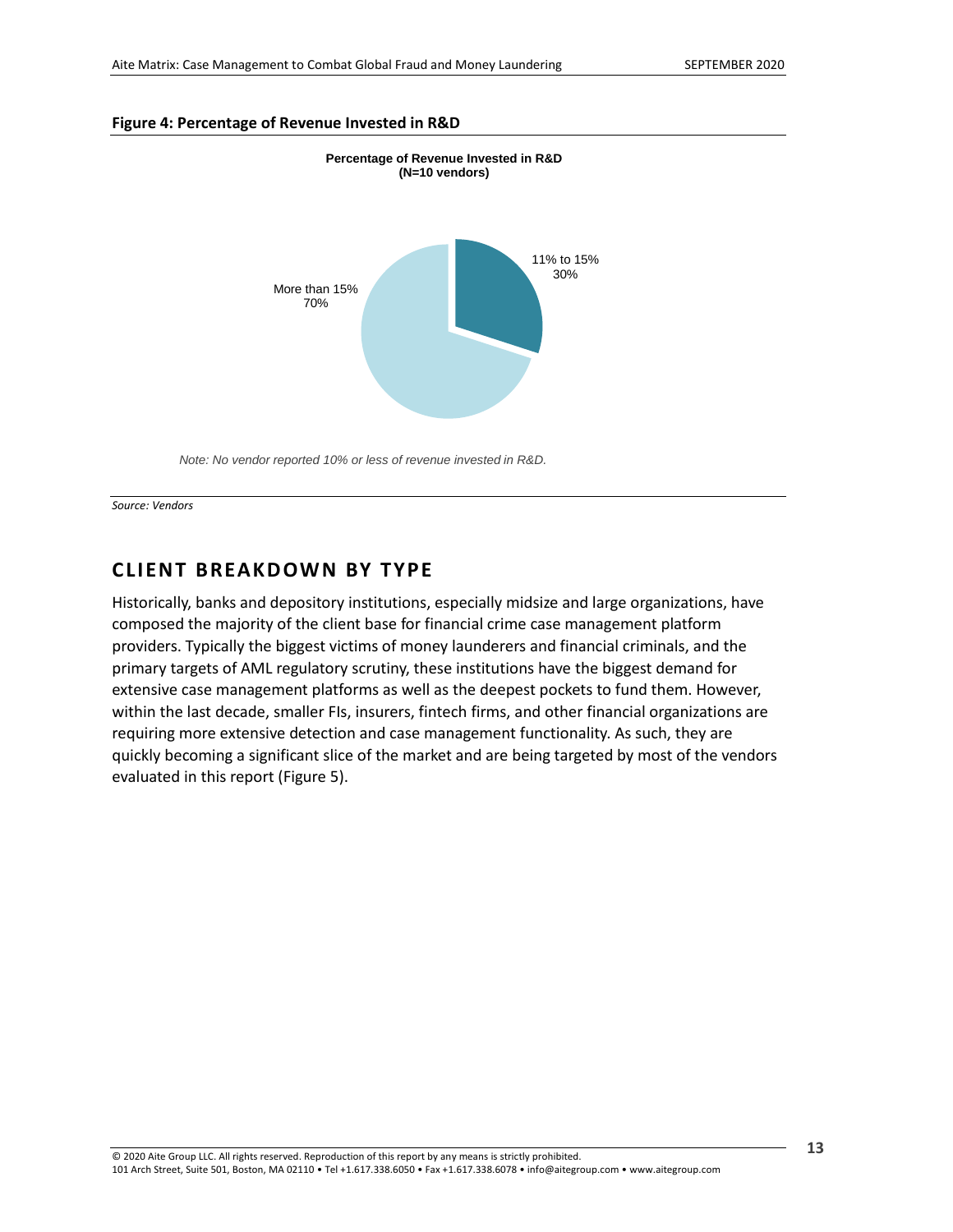#### <span id="page-13-1"></span>**Figure 5: Client Breakdown by Type**



*Source: Vendors*

### <span id="page-13-0"></span>**CLIENT BREAKDOWN BY REG ION**

Figure 6 illustrates that the client breakdown among participating vendors spans a wide geographical range. Although the U.S. and Europe currently make up the majority of clients, most vendors see the other regions, especially the Asia-Pacific (which includes Australia), as presenting high potential for penetration and growth, and have made these parts of the world integral parts of their go-forward strategy. In the Asia-Pacific, regulators in Singapore and Hong Kong have long promoted private- and public-sector innovation in the fight against financial crime. Nonetheless, increased global expansion will require that vendors build more expertise and understanding of local needs and culture, adjust the manner in which they conduct business, and perhaps offer more configurable product suites.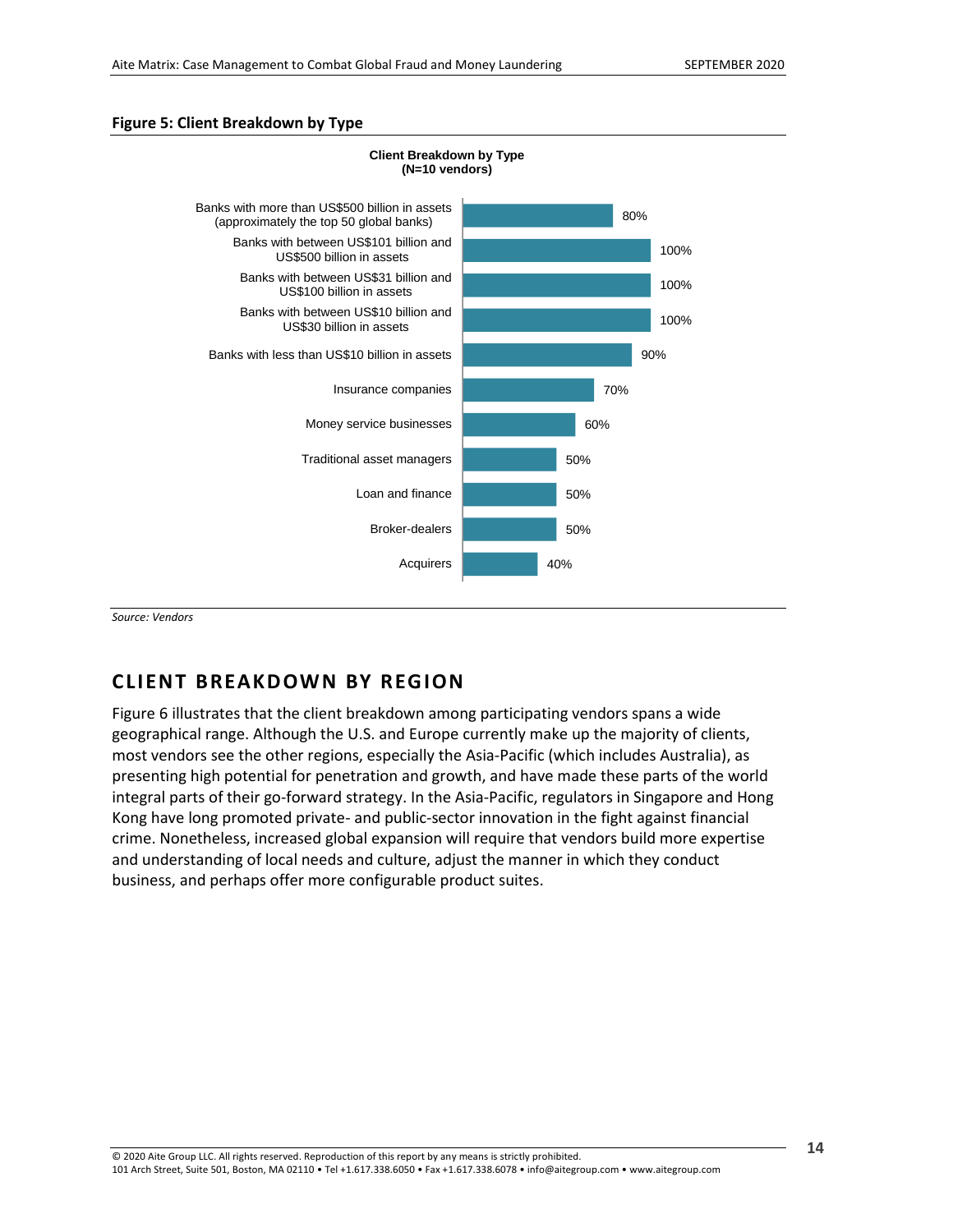<span id="page-14-1"></span>



*Source: Vendors*

### <span id="page-14-0"></span>**ANNUAL CLIENT RETENTION RATE**

Figure 7 illustrates that client retention is not a major issue for any of the participating vendors. This may be attributable as much to the vast obstacles for financial organizations to replace existing case management platforms as to the viability and effectiveness of solutions in the market as well as the quality of vendor support and service. As more and more vendors begin to deliver superior products with increased functionality, configurability, scalability, more open architectures, and elevated API capabilities enabling easier and more economical deployments and integrations with existing systems and infrastructure, those vendors that do not invest in their offerings and fall further behind will begin to lose clients.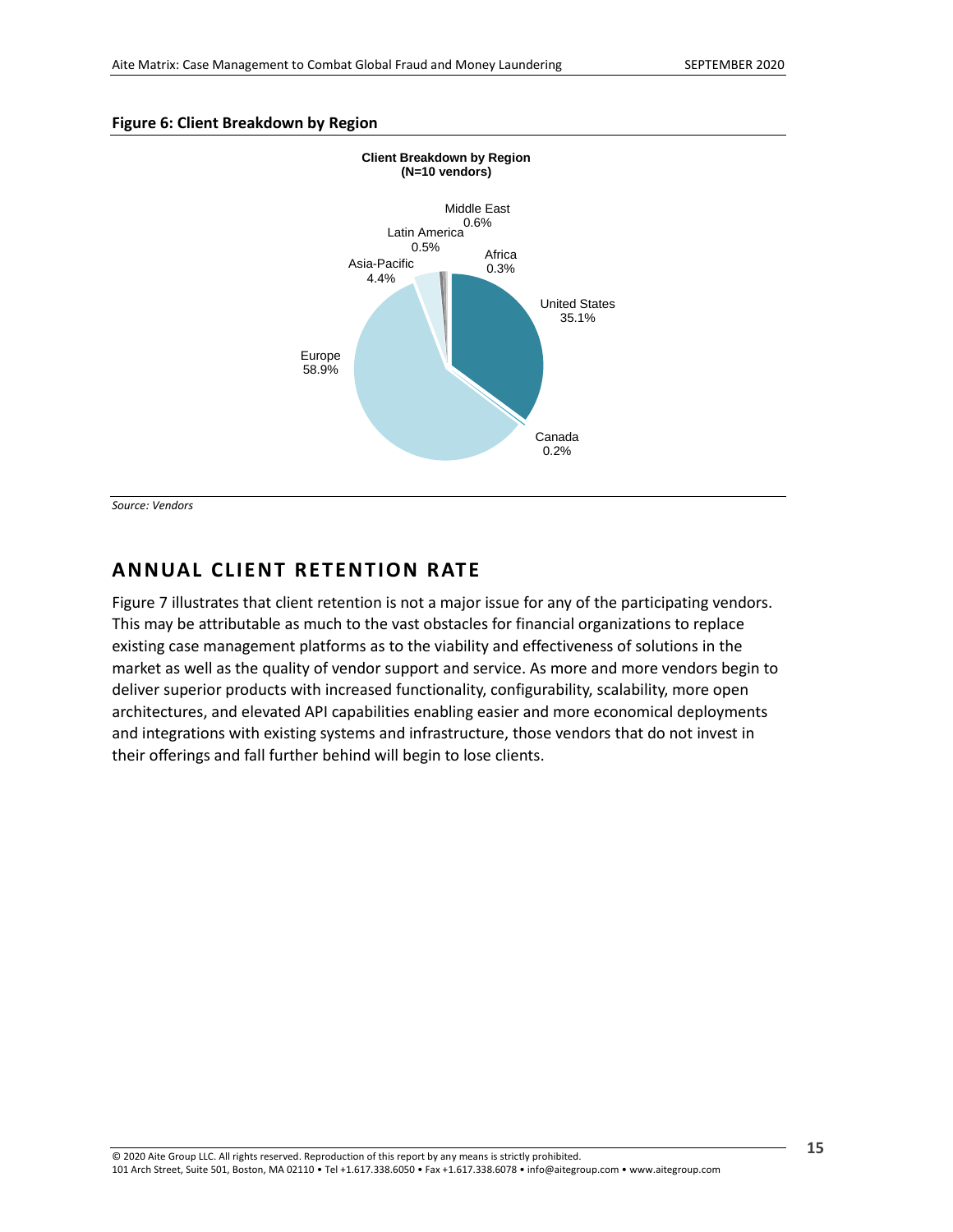### <span id="page-15-1"></span>**Figure 7: Client Retention Rate**



*Note: No vendor reported a retention rate below 75%.*

*Source: Vendors*

### <span id="page-15-0"></span>**AVERAGE NEW CLIENT WINS**

Figure 8 shows that the opportunities for growth exist and that financial organizations are continuing to seek, invest in, and adopt solutions that can bring them greater operational effectiveness and efficiency in disrupting financial crime and achieving regulatory compliance. More than half of the participating vendors reported winning more than 10 new clients per year, with over 40% averaging more than 20 new clients.

### <span id="page-15-2"></span>**Figure 8: Average New Client Wins in Last Three Years**



#### *Source: Vendors*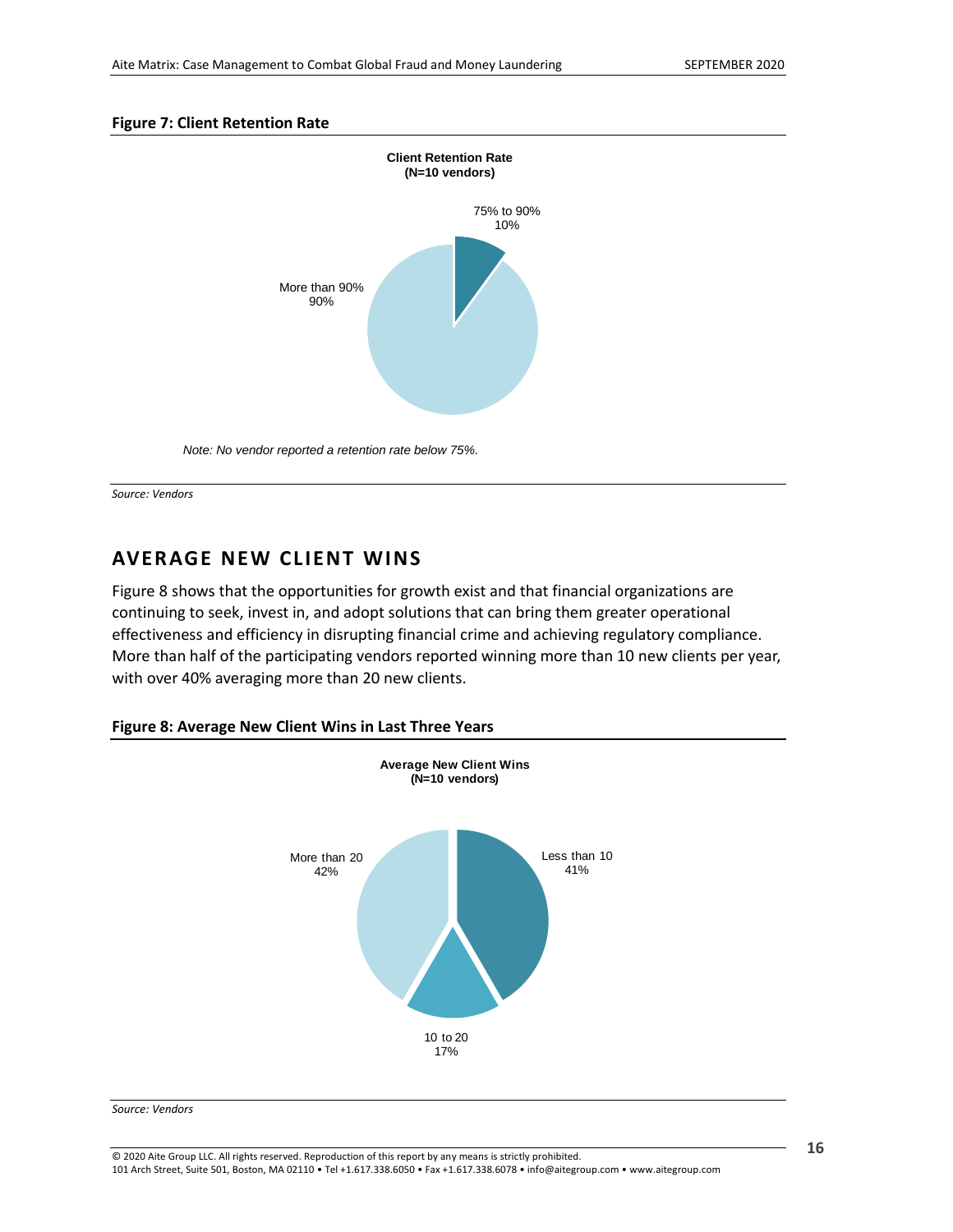### <span id="page-16-0"></span>**DEPLOYMENT OPTIONS ANALYSIS**

Figure 9 illustrates that close to 80% of today's case management deployments leverage hosted/on-demand or cloud-based options. This represents a significant market shift within the last decade within the financial services industry, as many bank executives have seen the benefits of migrating to the cloud and greater adoption of orchestration hubs. Hosted deployments can decrease overall expense and solution administration, lower capital expenditures, facilitate faster infusion of new functionality and features as well as advanced technology and automation, and broaden access to and simplify integration of third-party applications. This trend will only increase as the technology further matures.



### <span id="page-16-1"></span>Figure 9: Deployment Options

*Source: Vendors*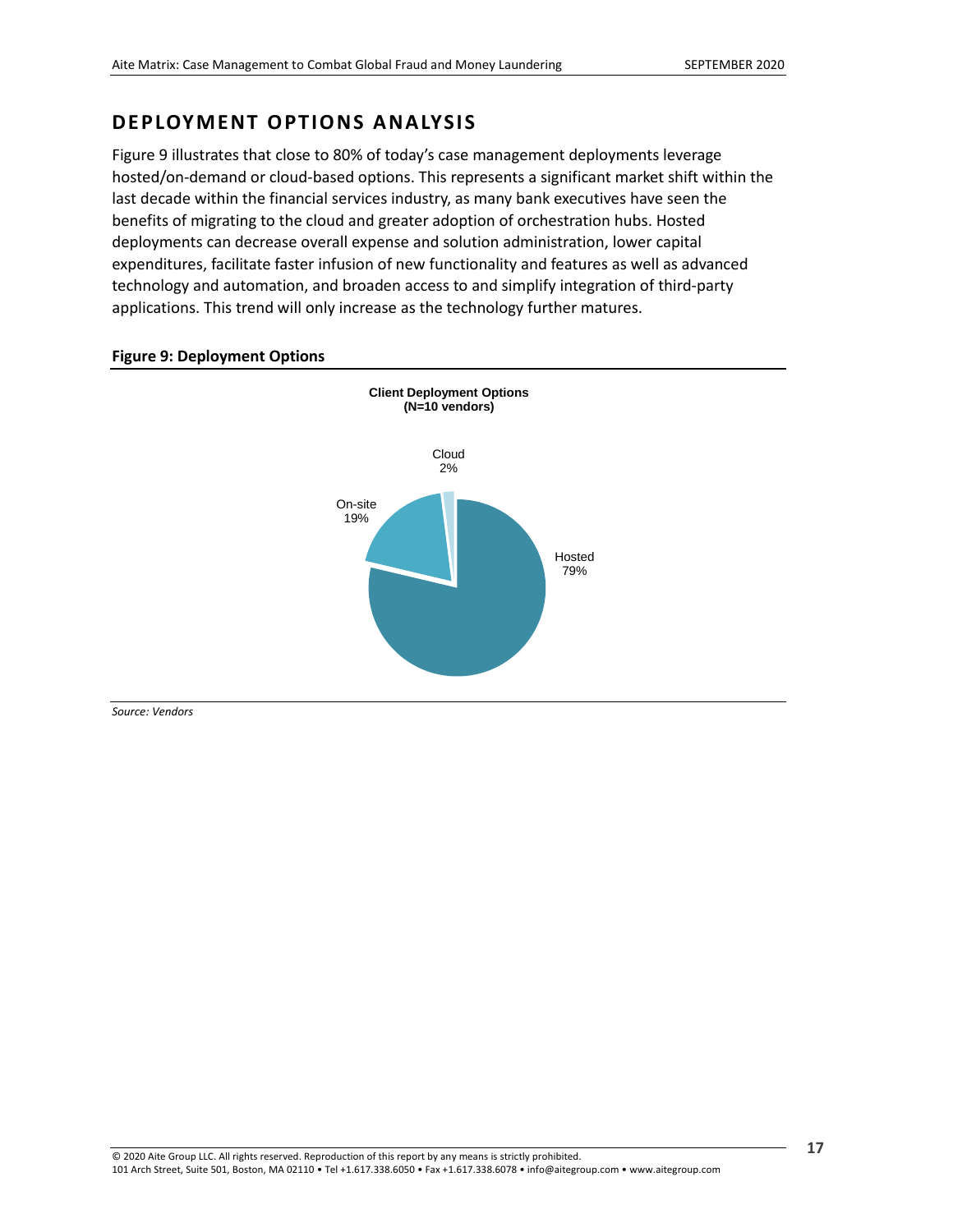## <span id="page-17-0"></span>**AITE MATRIX EVALUATION**

This section breaks down the individual Aite Matrix components, drawing out the vendors that are strong in each area and how they are differentiated in the market.

### <span id="page-17-1"></span>**THE AITE MATRIX COMPONENTS ANALYSIS**

[Figure 10](#page-17-2) overviews how each vendor scored in the various areas of importance. Each vendor is rated, in part, based on its own data provided when responding to the RFI distributed by Aite Group as well as on product demos and follow-up discussions as part of the Aite Matrix process. To support a multidimensional assessment, the ratings are also impacted by the individual scores on performance and functionality as well as quality of the service and the management team provided by the examined vendors' customer references.



### <span id="page-17-2"></span>**Figure 10: Aite Matrix Components Analysis by Heat Map**

*Source: Vendors, Aite Group*

### **V E N D O R S T A B I L I T Y**

All the participating vendors are financially stable.

### **C L I E N T S T R E N G T H**

This category considers how successful vendors are in attracting new clients while retaining existing ones. It is no surprise that all the vendors scored relatively well in this area. By their very nature, case management systems are largely integrated with many internal and third-party systems, thus making it very difficult and expensive to replace them after their deployment. While all participating vendors scored well in this category, SAS scored the highest among them.

### **C L I E N T S E R V I C E**

None of the participating vendors scored as high in client service as is desirable.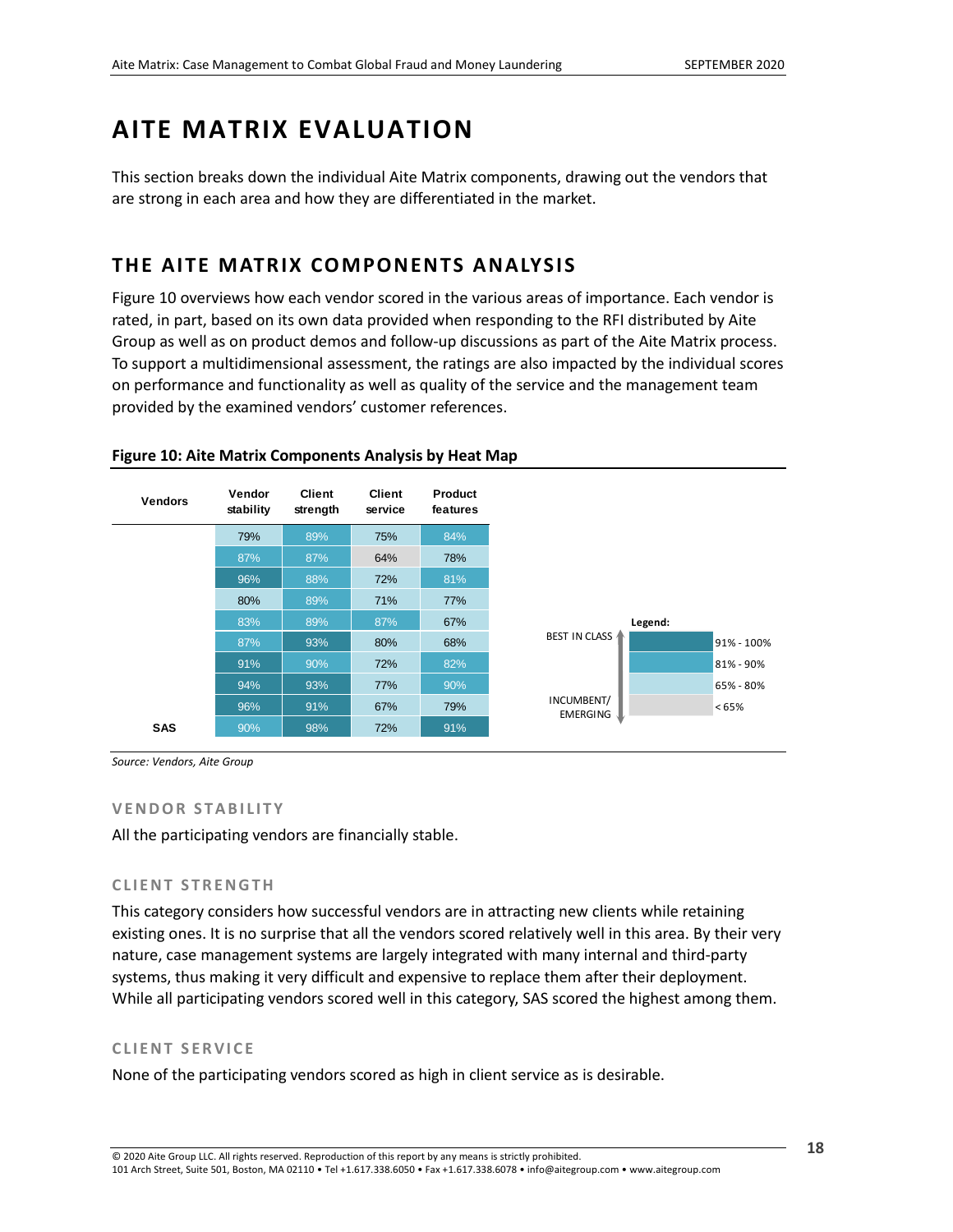Strong client service is essential to customer satisfaction and demonstrates how seriously a company takes the concept of ensuring that customers are receiving the necessary level of service. In a vendor, many financial organizations are looking for a true long-term strategic partner. No one expects perfection. However, financial crime executives want quick resolution of defects and issues as well as continual advancements on design, usability, and performance. They expect their vendor will listen to the evolving needs of the industry, incorporate their feedback into their products, and deliver on promises. For many customers that experienced poor service and support, they often rated solution performance and functionality lower as well.

From the tepid client feedback on this front, client service represents an opportunity for a company to improve and develop a competitive advantage, especially as the competition among solutions will continue to escalate. Reputations for positive or negative client service spread rapidly across the financial services market, so this is a desirable area that companies can focus on to further achieve long-term viability and growth.

### **PRODUCT FEATURES**

Product features measures the depth, breadth, and quality of required out-of-the-box functionality within a case management platform without additional expenditures and resources allocated to customizing tools and features to meet the specific needs of a financial organization. SAS is one of the only vendors to score 90% or above in this category.

While all the categories are important, this one is among the most critical in an in-depth assessment of case management solutions. Case management is the platform that fraud and AML department employees use day in and day out. The fight against financial crime is a neverending battle, and financial crime executives see case management as a vital weapon in that fight. A robust platform with intuitive and easy-to-use navigation tools can foster better performance from analysts and investigators, and enable faster and more informed decisionmaking. On the other hand, cumbersome platforms with limited or outdated functionality can increase inefficiency, degrade staff performance, and promote inconsistent and perhaps improper analysis and outcomes. Appreciating the significance of effective case management to the ultimate success of financial crime programs, most vendors are making investments in new functionality and integrating advanced technologies. However, more work is required.

As mentioned previously in this report, many case management solutions were either developed initially to support AML and later expanded to support fraud or were initially developed to support decisioning alerts and later expanded to support investigations. The low scores in this category demonstrate that many solution providers have not invested in truly understanding the unique needs of each area of enterprise case management when expanding their solution and marketing it as an enterprise solution. Moreover, financial organizations are seeking more configurable, flexible, and scalable solutions that can be easily tailored to fit their specific needs. They want solutions that can directly interface with international financial intelligence units, ingest alerts from multiple systems, seamlessly collaborate with multiple internal and third-party technologies, systems, and applications, and more effortlessly take advantage of new features and functionality without the need for often onerous upgrades. They crave platforms offering exceptional user experiences, intelligent automation, and holistic enterprise views of customers and risk.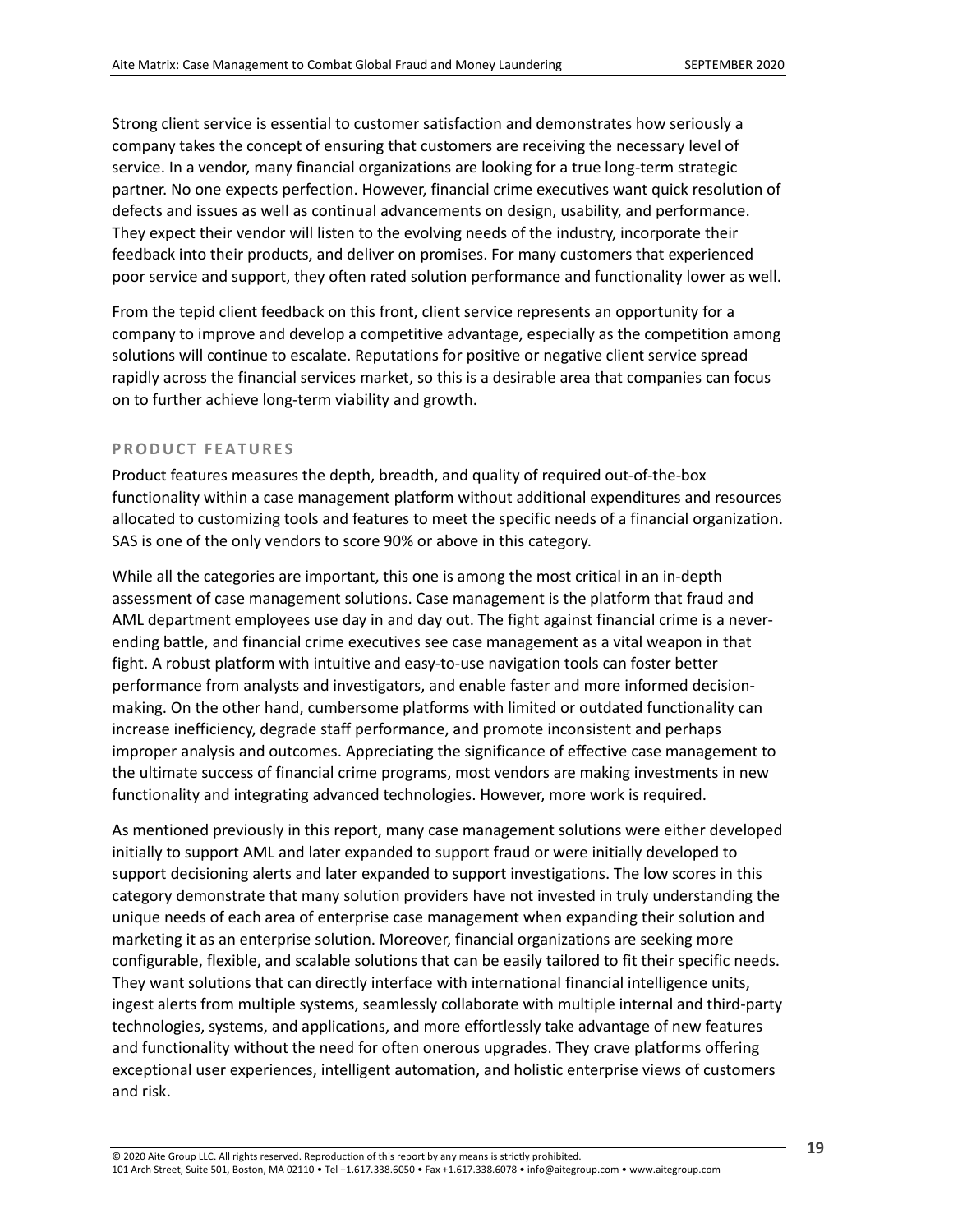Again, this area represents another tremendous opportunity for further investment and improvement for the majority of solution providers.

### <span id="page-19-0"></span>**THE AITE MATRIX RECOG NITION**

To recap, the final results of the Aite Matrix recognition are driven by three major factors:

- Vendor-provided information based on Aite Group's detailed Aite Matrix RFI document
- Participating vendors' client reference feedback or feedback sourced independently by Aite Group
- Analysis based on market knowledge and observations of product demos provided by participating vendors

[Figure 11](#page-19-1) represents the final Aite Matrix evaluation, highlighting the leading vendors in the market.



### <span id="page-19-1"></span>**Figure 11: Financial Crimes Case Management Aite Matrix**

*Source: Aite Group*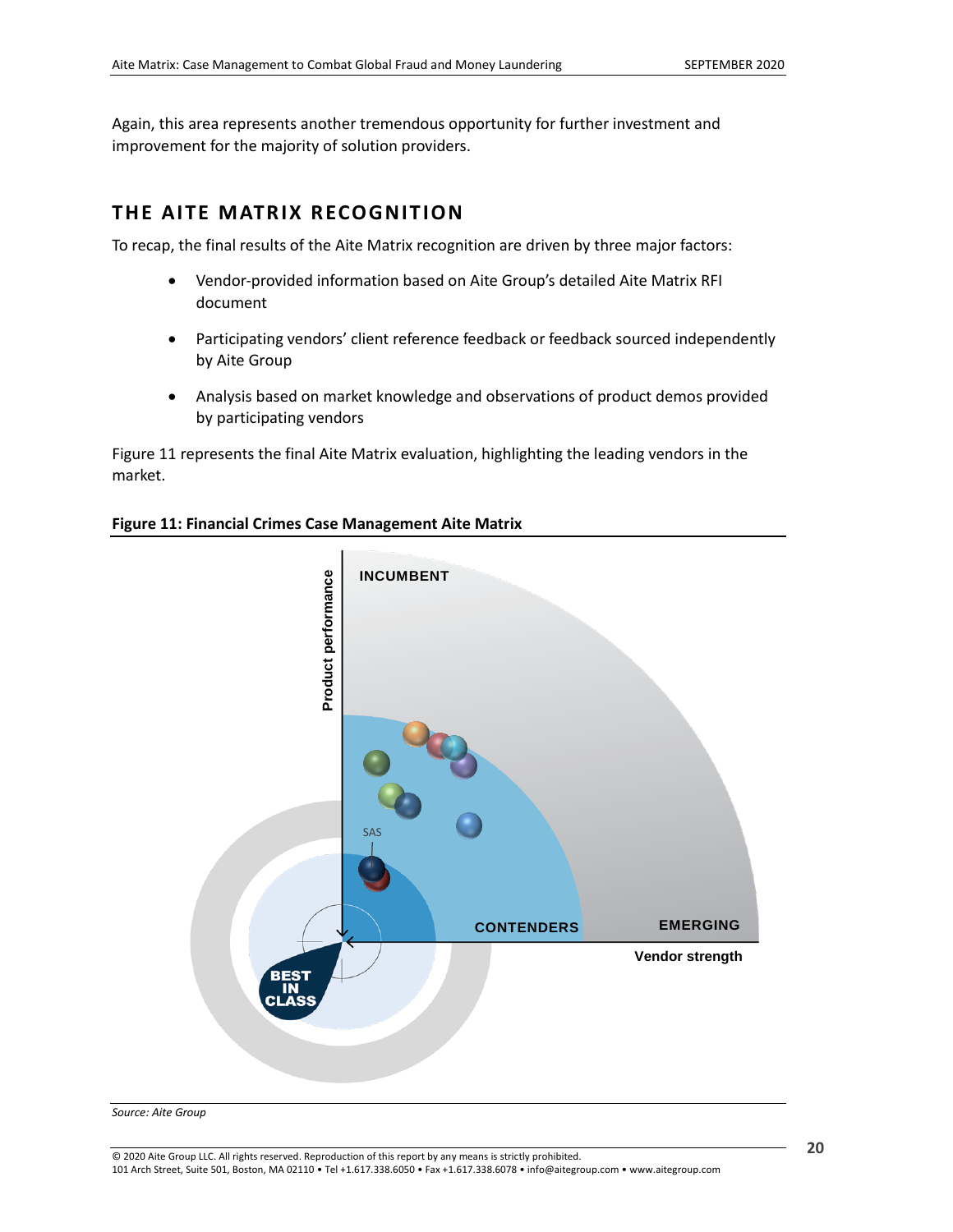#### **B E S T -I N-C L A S S V E N D O R : S A S**

- **Vendor strength:** SAS should be congratulated on its case management solution and overall customer satisfaction.
- **Product performance:**
	- Within the past few years, SAS has made a significant investment in elevating its case management platform and augmenting the user and investigation experience. Its overall design, orchestration adapters, and containerized release approach are key differentiators.
	- SAS eclipsed the other competitors in offering all the features and functionality needed as well as expected in an enterprise case management solution. It is leading-edge on adding capabilities to improve its case management solution and ensuring the products meet FIs' needs.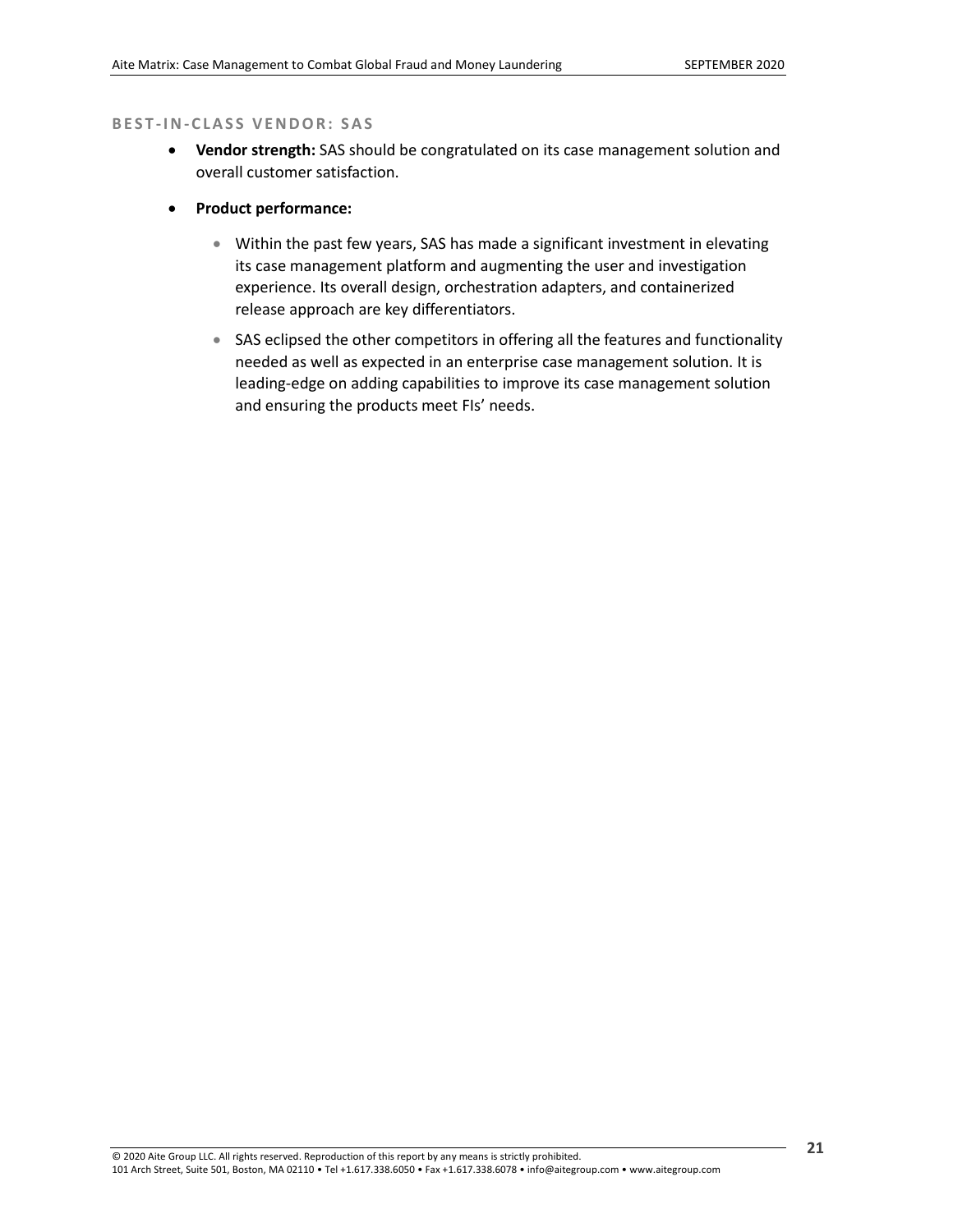## <span id="page-21-0"></span>**BEST IN CLASS: SAS**

SAS has customers in over 147 countries, and SAS' software is installed in 83,000 business, government, and university sites. Ninety-two of the Forbes Top 100 companies are SAS customers. SAS began in 1966 when a consortium of eight universities was given a grant by the National Institutes of Health to solve the problem of analyzing a huge amount of agricultural data. At that time, no automation existed to analyze data, and SAS was born out of the efforts of this consortium. SAS has stayed true to its roots, working with numerous universities to help educate students on advanced analytics and providing hands-on experience with SAS tools.

SAS has evolved from its early days as a data management and analytics vendor to a provider of industry solutions focusing on customer intelligence, risk management, fraud prevention, and AML compliance. SAS has reinvested over US\$1 billion in R&D toward its next-generation platform, Viya, to support the full analytics life cycle from data to discovery to deployment. The company is releasing its fraud and AML solutions in 2020 on the Viya platform to support integration with open-source standards, take advantage of the company's broad AI/machine learning capabilities, and provide flexibility to deploy on-premises or in native cloud architectures.

SAS is privately owned, and the company's culture emphasizes being a good corporate citizen. This extends to the work SAS does with educational entities worldwide, for example, in helping to analyze data related to suicides to help reduce them, or protecting endangered species—the list goes on and on. The company culture is one that employees take pride in. The average tenure of an SAS employee in the U.S. is 12.6 years compared to an industry average of 4.2 years. Happy employees translate to happy customers—and that is vital to continued success.

### **AITE GROUP'S TAKE**

While SAS is a software company, the firm is best known for superior analytics. SAS is an industry leader in processing massive amounts of data and applying analytics to make sense of the data. SAS uses advanced analytics to provide solutions to tough problems in many business vectors worldwide, including financial services. The company is very diversified, but in recent years, has targeted financial crimes as one of the top areas in which to focus. Tremendous progress has been made in a few short years in expanding capabilities and enhancing products, such as case management.

#### **BASIC FIRM AND PRODUCT INFORMATION**

- **Headquarters:** Cary, North Carolina
- **Founded in:** 1976
- **Number of employees:** 14,151
- **Ownership:** Privately held
- **Global business footprint:** United States, Canada, Europe, the Asia-Pacific, Latin America, the Middle East, and Africa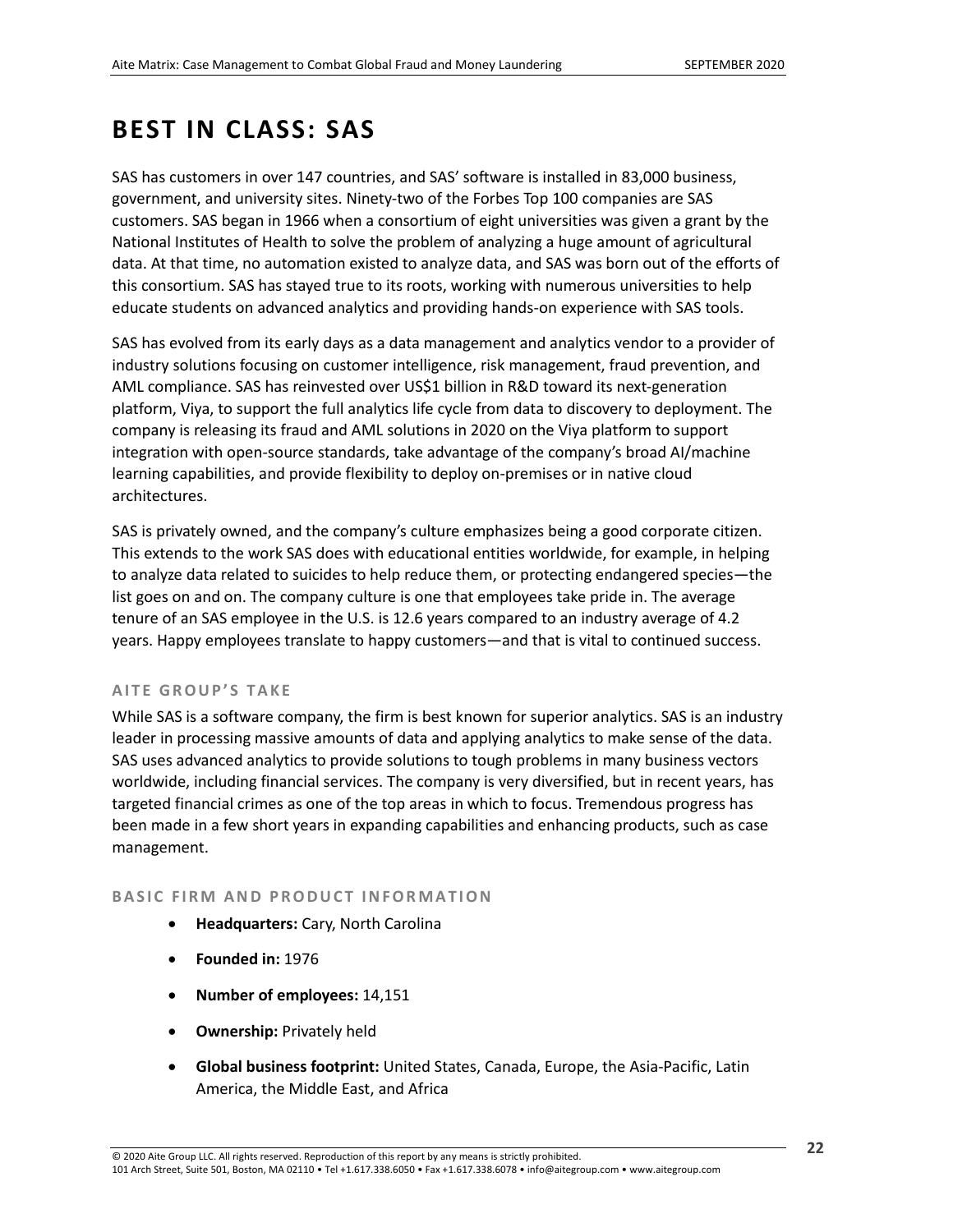- **Percentage of revenue invested in R&D:** More than 15%
- **Key product:** SAS Visual Investigator
- **Product integration options:** It's offered as a stand-alone product, but the primary focus is to support end-to-end functionality of AML, fraud, and public security solutions.
- **Next release date:** July 2020
- **Release/upgrade schedule:** One to two releases annually
- **Target customer base:** AML, fraud, and public security
- **Number of clients in 2019:** 419
- **Average net new clients per year:** 45
- **Implementation options:** On-site, hosted, and cloud
- **Pricing structure:** Based on size of FI by assets and number of end users, with an annual maintenance fee

### **CLIENT GLOBAL DISTRIBUTION**

SAS' clients are located in various areas throughout the world, as shown in [Figure 12.](#page-22-0)

#### <span id="page-22-0"></span>**Figure 12: SAS Client Breakdown by Geography**



*Source: SAS*

#### **CLIENT USAGE BREAKDOWN**

The breakdown of how clients use SAS' case management solution appears in [Figure 13.](#page-23-0)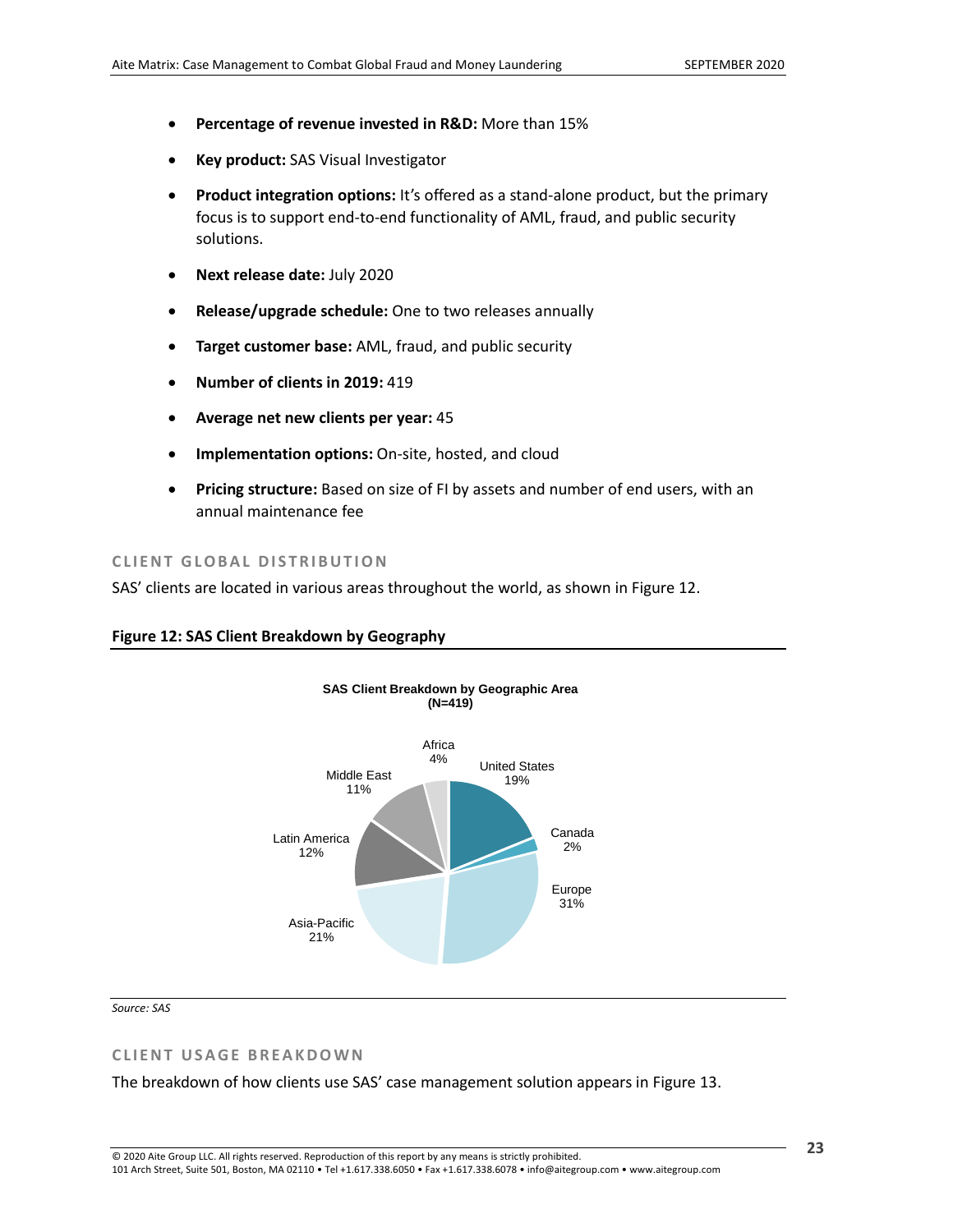#### <span id="page-23-0"></span>**Figure 13: SAS Client Use Case Breakdown**





### **KEY FEATURES AND FUNCTIONALITY BASED ON PRODUCT DEMO**

- No limitation on fields, so all manner of fraud classifications desired can be done.
- Orchestration adapters are being built to several third parties to make it easier for clients to integrate with their solutions, reducing the time to market as well as the costs of data integration projects.
- Clients can design elaborate workflows and ensure everyone follows a consistent and standard process.
- Analysis can show when rules are effective or not, leading to improved detection.
- RPA is not out-of-the-box, but it can be integrated, if desired. SAS' solution offers some automated intelligent features, such as automated workflows and tasks aligning with business processes. SAS is piloting use of natural language techniques to support automated narrative and note building.
- The continual delivery of smaller and more frequent releases optimizes implementations and the consumption of version updates and enhanced functionality. Clients will have more control of which parts and pieces of the functionality to deploy; however, much will depend on the client's internal processes.
- A high degree of visualization, global search, and drill-down capabilities enable faster and more informed decisioning.
- Its versatile system can support the needs of many functional areas.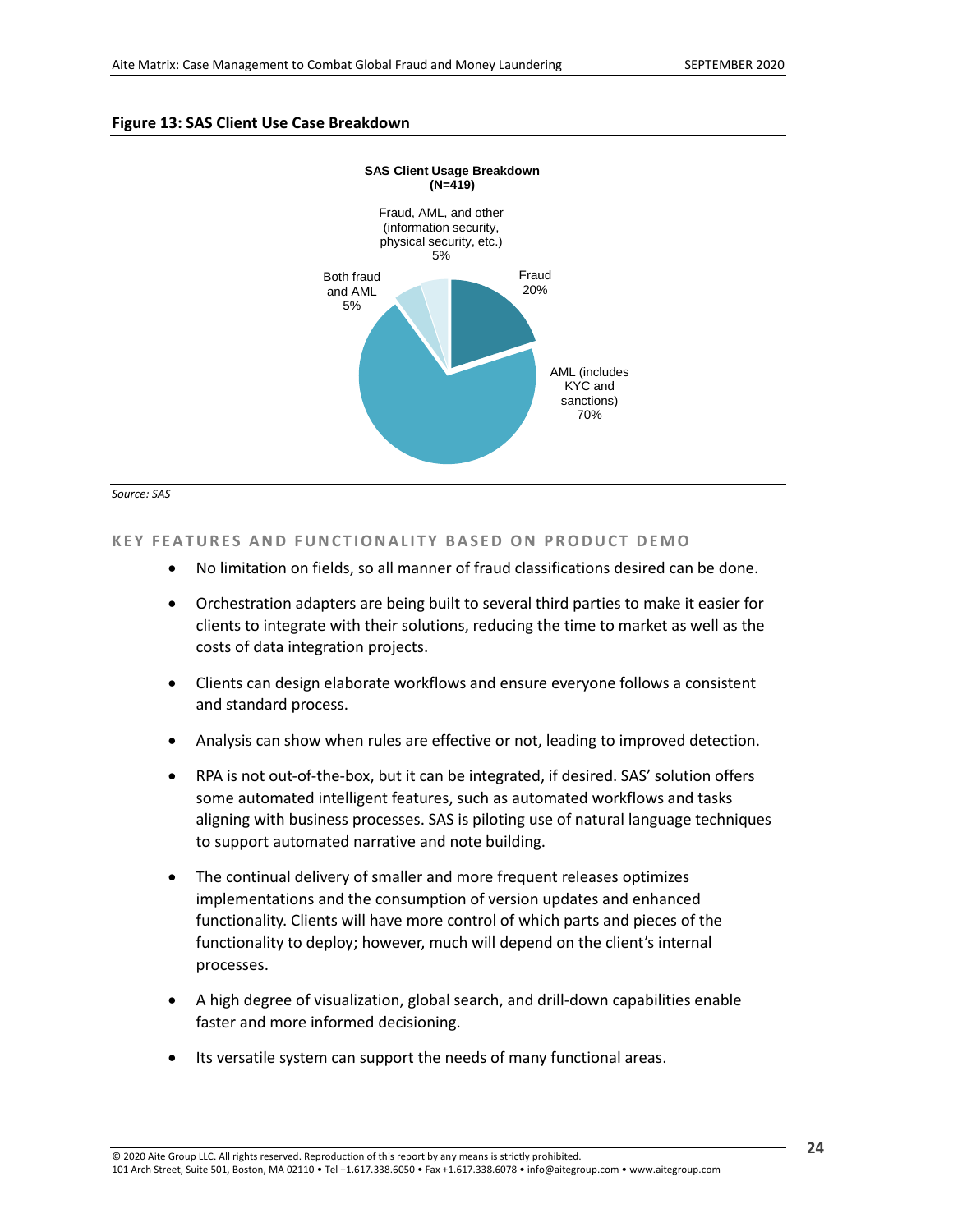**TOP THREE STRATEGIC PRODUCT INITIATIVES OVER THE LAST THREE Y E A R S**

- Integration with SAS Cloud Analytic Services in-memory architecture
- Integration with Real-Time Entity Network Generation
- Integration with Visual Text Analytics

TOP THREE STRATEGIC PRODUCT INITIATIVES IN THE NEXT 12 TO 18 **M O N T H S**

- Out-of-the-box workflows for AML and fraud investigations
- Enhancements to filing of regulatory reports (e.g., SARs)
- Out-of-the-box adaptive learning functionality for alert generation and triage (i.e., automated feedback loop to machine learning models after decisioning alerts through case management)

#### **CLIENT FEEDBACK**

Three client references provided feedback related to SAS' case management solution. Overall, clients are very pleased with the case management product and their relationship with SAS. One executive pointed out that he really appreciates the value derived from being able to process unlimited amounts of data, but that there is definitely a cost associated with it. FI executives should ensure adequate value will be derived from new data sources before adding them. One executive noted that he wanted the user interface to be more customizable, but he is upgrading to a new version of case management that will satisfy that requirement. Another executive stated he would like to see SAS use RPA to automate many of the repetitive, manual steps in the investigations process to help improve operational efficiency. The ability to automatically decision some alerts can also be a big operational efficiency gain as long as rules enable the FI to state the criteria to be used and whether to auto-approve or negate the targeted activity.

[Table C](#page-24-0) displays the vendor's strengths and challenges based on comments from references.

#### <span id="page-24-0"></span>**Table C: Key Strengths and Challenges—SAS**

| <b>Strengths</b>                                           | <b>Challenges</b>                                                                                           |
|------------------------------------------------------------|-------------------------------------------------------------------------------------------------------------|
| Implementation process                                     | User interface with the current version could be<br>more customizable, but upgrading to new version<br>soon |
| Scenario management                                        | Unlimited amount of data leads to requirement of<br>more horsepower to run the system                       |
| Innovation, strength of analytics, flexibility             | Intelligent processing to auto-decision some alerts                                                         |
| No limit on number of data fields as with other<br>vendors | RPA to streamline investigations                                                                            |

*Source: Aite Group*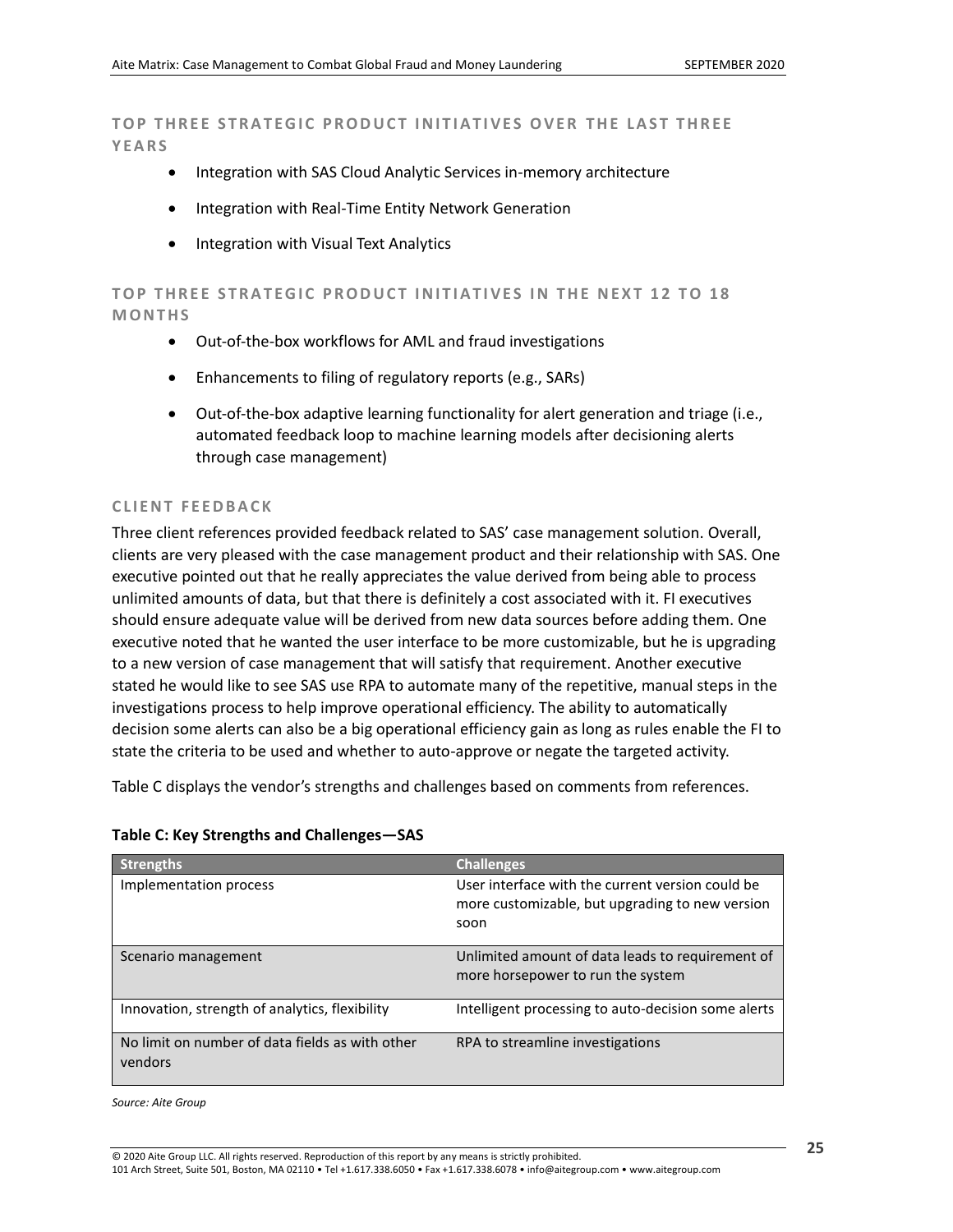## <span id="page-25-0"></span>**CONCLUSION**

The fight against financial crime is a never-ending battle for most financial organizations. Through technology and innovation, financial crime executives are on a constant quest to seek better ways to thwart money launderers, fraudsters, and other criminals in order to better protect their organizations and their customers. They see case management as a vital weapon in that fight. They crave platforms offering exceptional user experiences, intelligent automation, and holistic enterprise views of customers and risk. Those vendors that can deliver those capabilities and more will thrive.

### **Financial crime executives:**

- Build a deep understanding of your organization's AML and fraud programs. Pinpoint your key operational challenges, your greatest needs, and the primary drivers for technology investment. Recognize that AML and fraud may have different requirements and demands.
- Build an expertise of current case management solutions and the evolution of various offerings in the market. Get to know the vendors, study their solutions, and understand their strengths and weaknesses. Some may cater more toward AML, whereas others may better fit fraud. In the area of fraud, some may be stronger in supporting alerts for prevention than for investigations pre- and post-charge-off.
- Assess your existing case management platforms, for example, how well they meet current needs and adapt to the ever-evolving business, regulatory, and threat landscape. Weigh the pros and cons of all available options, including the costs. Consider time-saving workflows and automation as part of this assessment.
- Talk with your peers at other financial organizations. Understand their vision for the future and their view of operational challenges.
- Map out your long-term technology roadmap. Bring everyone together and invest in your people and their skills. Along the way, don't forget to educate senior executives and generate enterprise buy-in to your roadmap.